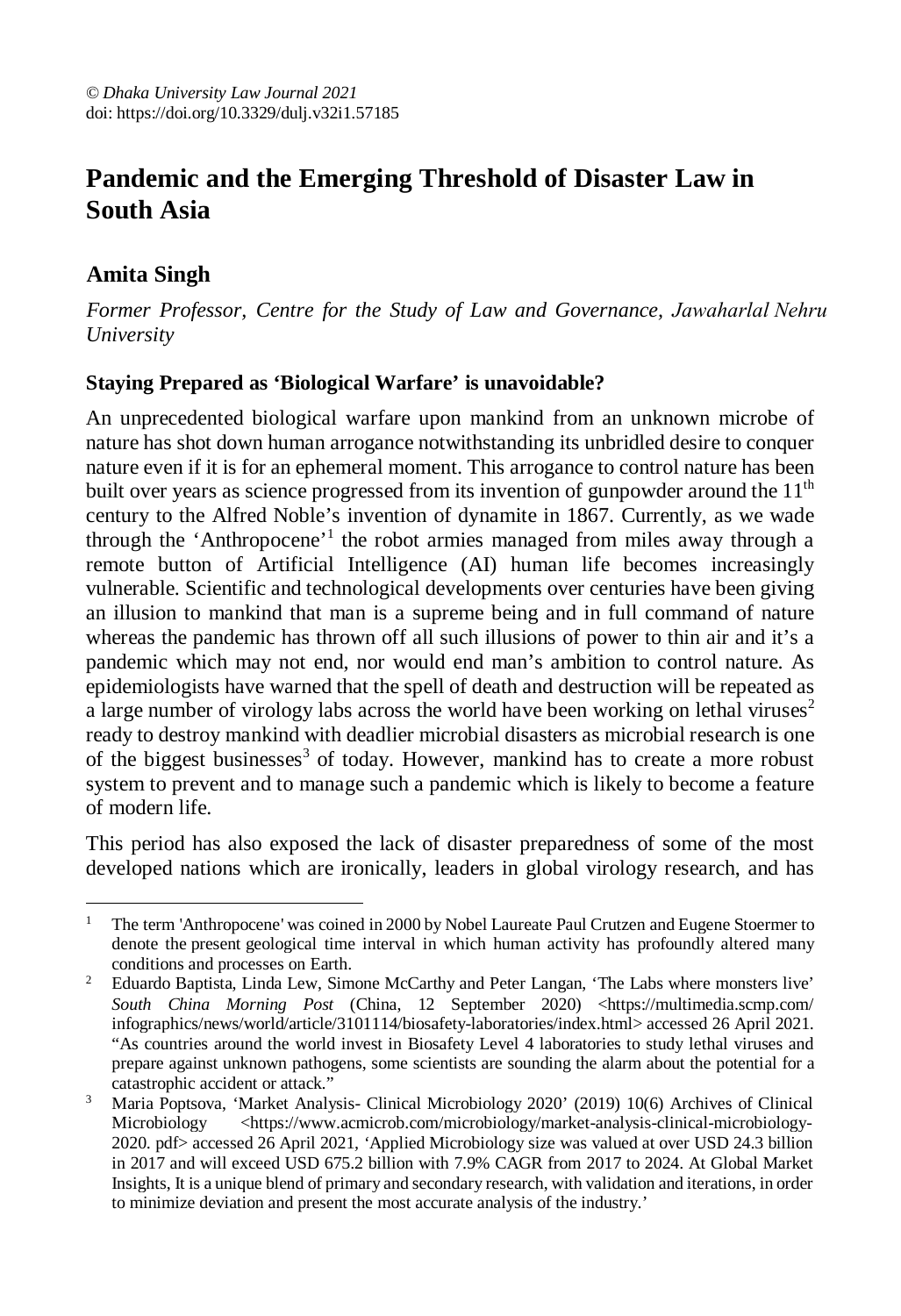evoked consciousness amongst the not so developed towards neighbourhood collaborations, regional and multilateral agreements. These nations rich or poor, have demonstrated immense confusion, fuzziness and visible ignorance to laws on the subject, notwithstanding the warnings given by the Hyogo Framework for Action 2005-2015: Building the Resilience of Nations and Communities to Disasters (Paragraph 16), that nations need to develop policy legislative and institutional frameworks to track progress through measurable indicators.

*Countries that develop policy legislative and institutional frameworks for disaster risk reduction and that are able to develop and track progress through specific and measurable indicators have greater capacity to manage risks and to achieve widespread consensus for, engagement in, and compliance with disaster risk reduction measures across all sectors of society.*

However, deficits of information on the pathogenesis and prognosis of the microbe has kept on hold a matching legislative and institutional frameworks.



**Fig: Covid-19 highlights five key opportunity areas for legal research**

#### **Five takeaways from the current pandemic for staying prepared**

- 1. *Update laws for disaster preparedness* in the context of biological disasters. These disasters are quite different from other disasters in terms of their nature, impact and post disaster challenges. This would require a relook at country specific Disaster Management Acts and all regulations emerging from them.
- 2. *Refine framework for substantive justice for victims of disasters*. There are many types of victims of disasters: those who get infected, medical workers also known as frontline workers, burial workers and people and business centres affected by lockdowns.
- 3. *Strengthening international and regional collaboration*. The basic framework as set by the Hyogo Declaration and Sendai framework of Action carried forward through several regional efforts with the initiative of UNO and International Federation of Red Cross & Red Crescent Societies are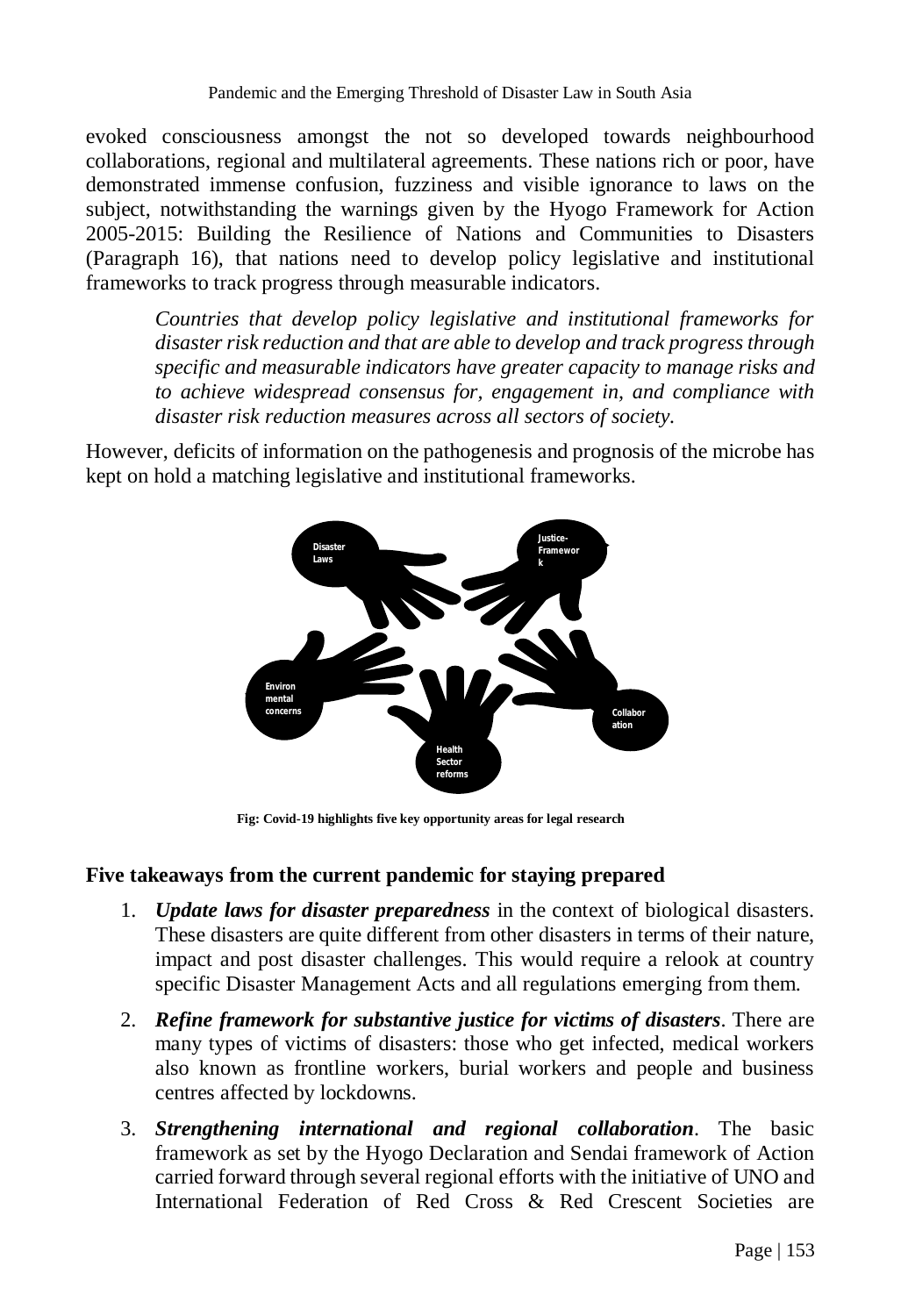Dhaka University Law Journal, Centennial Special Issue, Vol. 32(1)

lighthouses in this direction.

- 4. *Urgent need for an inclusive Health Sector Reforms.* Covid-19 has exposed the fragility of big high class hospitals which had become a norm since the coming of globalization. Government based health care reforms, management of basic health infrastructure expenditure even in most developed countries which systematically ignored many experts' warnings<sup>4</sup> and despite legislative measures a larger part of GDP of most countries was lost to health care costs.
- 5. *Prioritizing environmental concerns of climate change* which includes concerns for waste disposal, animal-meat-wet markets<sup>5</sup>, water bodies-forestland management. The pandemic apparently started from Wuhan wet market but there is still no law against them in the UN list.

#### **I. LAW AS LAG, CASE STUDY OF LAWS FOR PANDEMIC MANAGEMENT IN INDIA**

Even though South Asian countries are more or less moving together in the management of pandemic control in tandem with their legal frameworks for disaster management yet for a more appropriate clarity of data this paper will focus only on one country's case study. Biological disasters have not been uncommon in human history but were inadvertently left out in disaster management acts of most countries due to lack of experience about them in traditional literature of disaster management. India has been the first country in South Asia to bring about a Disaster Management Act in 2005<sup>6</sup> (DMA2005) but the management of biological disasters came later in the 2008 National Disaster Management Guidelines of National Disaster Management Authority. Prior to the DMA2005, a 1999 document 'Report of the High Power Committee on Disaster Management'(RHPCDM) had formed a Sub-Group V on Biological Disasters which had alerted on the need for preparedness through research and infrastructural development against a microbial epidemic<sup>7</sup>.

 $\overline{a}$ <sup>4</sup> Peter Zweifel, Friedrich Breyer and Mathias Kifmann, *Health Economics* (London: Springer 1997) 1. "Given continued growth, the entire GDP of many industrialized countries could be consumed by health care expenditure (HCE) before the end of the twenty-first century."

<sup>5</sup> Dina Fine Maron, ''Wet markets' likely launched the coronavirus. Here's what you need to know.' (*National Geographic*, 15 April 2020) <https://www.nationalgeographic.com/animals/2020/04/ coronavirus-linked-to-chinese-wet-markets/> accessed on 26 April 2021.

<sup>6</sup> Other countries in the region which have disaster management acts are Afghanistan, Bangladesh, Bhutan, Maldives, Nepal, Pakistan and Sri Lanka.

<sup>7</sup> Government of India, "Disasters related to this sub-group are biological disasters and epidemics, pest attacks, cattle epidemics and food poisoning. Our response mechanism to diseases which are forgotten or considered as conquered as well as the vulnerability of the population even to infections which respond favourably to most of the widely available anti- microbial agents such as plague needs to be strengthened. We have virtually no infrastructure, tools or expertise to contain them. Handling exotic pathogens warrants suitable infrastructure, notably, high containment laboratories of bio-safety level 3 and 4; recruitment of highly committed, dedicated and trained professionals; continuous availability of diagnostic reagents; enhancement of skills at various echelons of health professionals in early identification of such infections, investigation of outbreaks and institution of specific control measures. The impact of Transboundary Animal Diseases (TAD) causes constant loss to livestock production directly but also inhibits investment in the stock of higher productive potential and production system.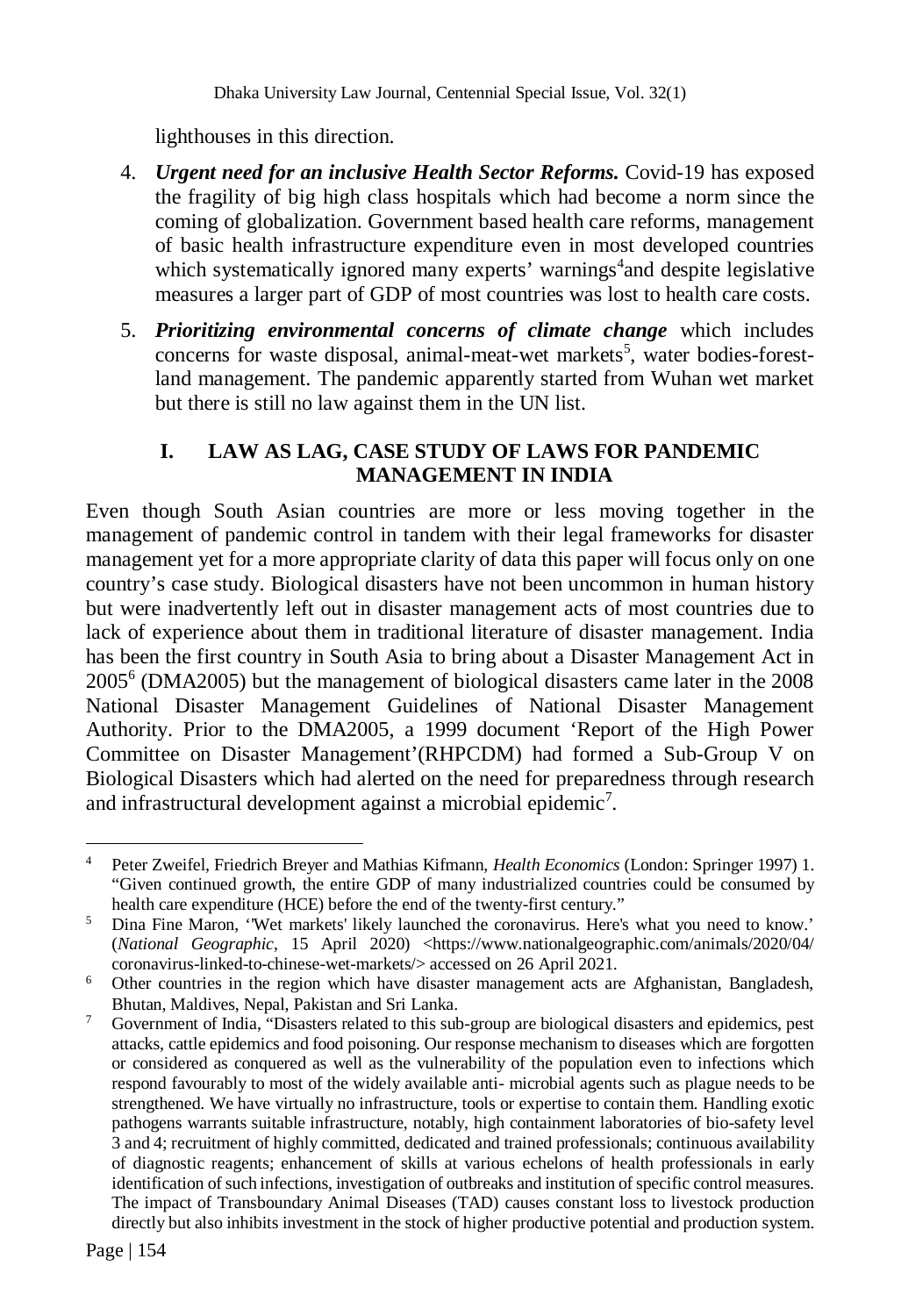If laws facilitate just and inclusive disaster management, countries also need sophisticated science and advanced virology and microbial research labs to feed laws with full information on the pathogenesis of the virus. The behaviour of a clandestine microbe which defies standard locations or an epicentre of disaster considered as step one in disaster management becomes an absconding offender in conflict with the police. A microbe, which throws into irrelevance massive investments in GPS-earth sciences and meteorological technology over generations and catches top policy makers off guard, can further complicate threshold measurements in disaster management. Despite a need for a legal framework to handle such a disaster, there was none available in the whole of South Asia beyond a mere acknowledgement of its existence as a fashionable symptom of progressive law making. So, the Covid-19 pandemic consequently threw governments into a panic search for civil and criminal penal codes and even return to colonial laws despite their long forgotten disappearance and redundancy such as The Epidemic Diseases Act of 1897 which was found and invoked in India.

The impact of the pandemic has gone much beyond the devastating Indian Ocean Tsunami of 2004 and the Pacific Tsunami of Tōhoku 2011 in Japan. The magnificent global cities with most technologically advanced medical systems groaned under the spectre of dead bodies, most other less privileged poor countries which were condemned for poverty, homelessness and big population performed relatively much better (See Table 1). Mitigation became more a concern for the rich countries which had become absolutely cosmetic, where the old family members survived in nursing homes and food was mostly churned through wet markets and refrigerators. The mortality rate of the elderly in developed countries as given in Table 2 would shock anyone in the region of South Asia. The culture of parental care in old age and the stigma of not abandoning seniors in old age homes has kept mortality of seniors drastically low in South Asia as compared to the western countries. This cultural support to governments by default in containing the virus does not mean that the attention wasn't needed to prevent myths and rumours from spreading to harm anyone's security as people panic under lack of correct information. Perceiving many species as spreaders of the deadly epidemic people started killing the clueless bats, then they started abandoning their pets, some found it a good opportunity to get rid of their poor tenants or their rural labour triggering a mass out-migration from cities. Repeated Guidelines and clarifications were being released from the World Health Organization (WHO) under 'myth-busters'<sup>8</sup> . Within countries their national disaster management authorities, Medical research organizations and health directorates helped in updating people on corona related information. However, for lack of complete information there have been furious eruptions from the masses against lockdowns, quarantining, isolation, tests and vaccination. To spread out such an extensive framework of disaster

 $\overline{a}$ 

India is currently following the eradication program for rinderpest. Ministry of Agriculture, 'Report of High-Powered Committee on Disaster Management' (NIDM, October 2001) 85 <https://nidm.gov.in/pdf/pubs/hpc\_report.pdf> accessed 27 April 2021.

<sup>8</sup> WHO, 'Coronavirus disease (COVID-19) advice for the public: Mythbusters' (*WHO*, 26 March 2021) <https://www.who.int/emergencies/diseases/novel-coronavirus-2019/advice-for-public> accessed on 01 April 2021.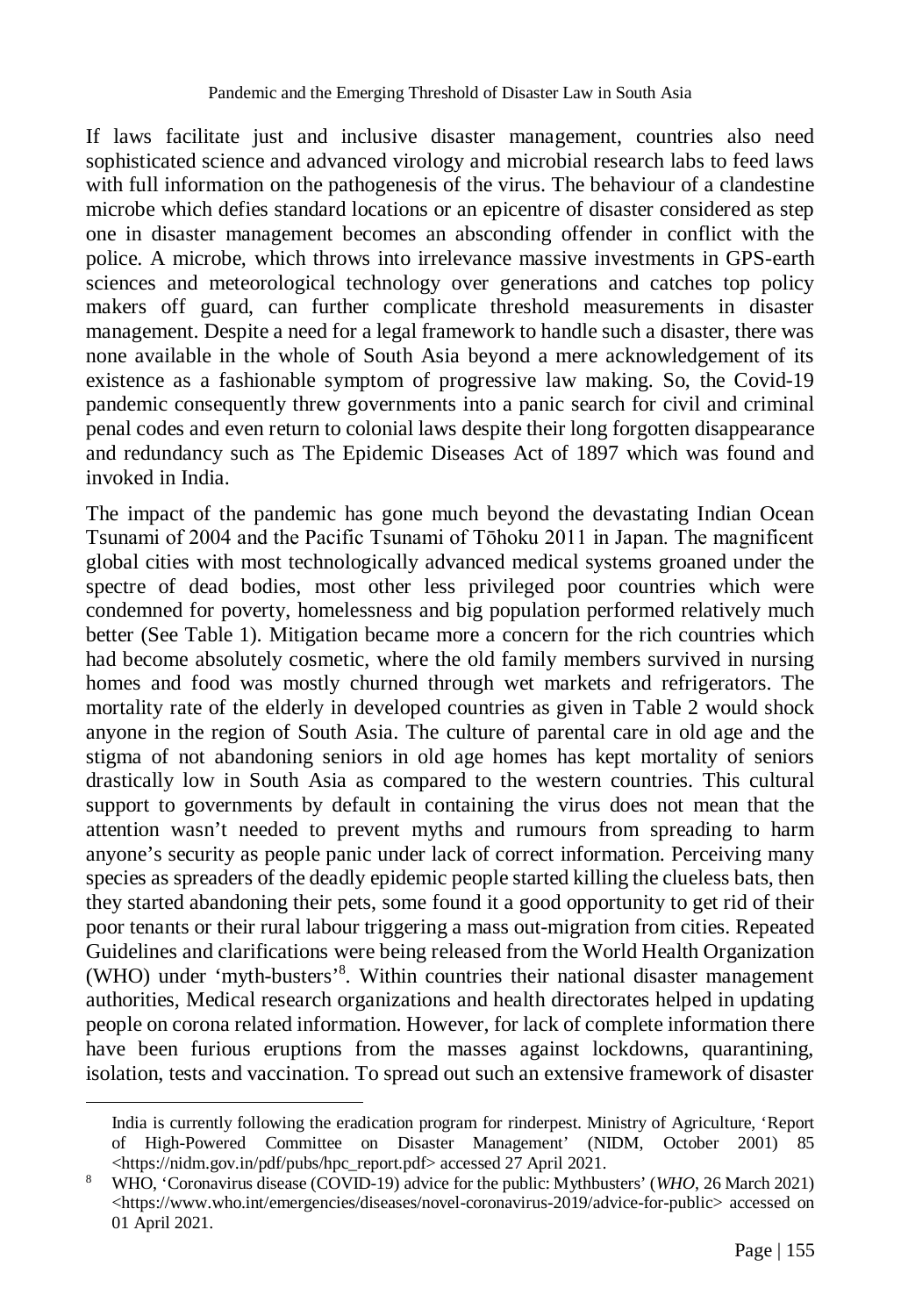law which could capture the unresearched microbe from a lab and a wet market down to a legislature is a challenge that modern law makers are faced with. It's a full-fledged world war with no Treaty of Versailles<sup>9</sup> to penalize the originator and bring peace on its conclusion.

| <b>Countries</b><br>Approx. | <b>Total Cases</b>    |               | <b>Total Deaths</b>   |               | <b>Total tests</b> | Tests /<br><b>Million</b> | <b>Deaths</b><br>/million |
|-----------------------------|-----------------------|---------------|-----------------------|---------------|--------------------|---------------------------|---------------------------|
| Population                  | Early<br><b>March</b> | Early<br>June | Early<br><b>March</b> | Early<br>June |                    |                           |                           |
| China<br>1.4 <sub>b</sub>   | 82078                 | 83064         | 3298                  | 4634          | <b>XXXXX</b>       | <b>Xxxxx</b>              | 3                         |
| Italy<br>60 <sub>m</sub>    | 80539                 | 236,142       | 8165                  | 34167         | 4,443,821          | 73493                     | 565                       |
| <b>USA</b><br>340m          | 68334                 | 2,089,825     | 991                   | 1,16,035      | 23,076,038         | 69,737                    | 351                       |
| Spain<br>47m                | 56188                 | 289,787       | 4089                  | 27,136        | 4,465,338          | 95,507                    | 580                       |
| Germany<br>84m              | 42,288                | 186,795       | 253                   | 8851          | 4,694,147          | 56,036                    | 106                       |
| Iran<br>83m                 | 29,406                | 180,156       | 2234                  | 8584          | 1,173,208          | 13,978                    | 102                       |
| France<br>65m               | 28,786                | 155,561       | 1695                  | 29,347        | 1,384,633          | 21,215                    | 450                       |
| UK<br>68m                   | 11,662                | 291,409       | 578                   | 41,279        | 6,240,801          | 91,956                    | 608                       |
| <b>ASIA</b>                 |                       |               |                       |               |                    |                           |                           |
| S.Korea<br>51 <sub>m</sub>  | 9332                  | 12003         | 139                   | 277           | 1,081,487          | 21,095                    | 5                         |
| Japan<br>127m               | 1387                  | 17,292        | 46                    | 920           | 328,730            | 2599                      | 7                         |

**Table 1**: A Comparative progression of Covid-19 & Performance towards containment

 $\overline{a}$ <sup>9</sup> The Treaty of Versailles of 1919 brought an end to World War I. It codified peace terms between the Allies and Germany and by holding the latter responsible for starting this war imposed harsh penalties upon it. At an outbreak of the current pandemic, many countries felt the need for such penalties upon China, as it was discovered that Wuhan lab was where the microbe generated from. This led to investigations by international teams including the BBC after a surprise revelation was made on this channel by a lady scientist Prof Shi Zhengli from the Wuhan Institute of Virology (WIV). She is known as the China's Batwoman since she had found that the 2003 SARS virus originated from a species of bat in Yunnan caves. See John Sudworth, 'Covid: Wuhan scientist would 'welcome' visit probing lab leak theory' *BBC News* (Yunnan, 21 December 2020) <https://www.bbc.com/ news/world-asia-china-55364445> accessed 04 January 2021.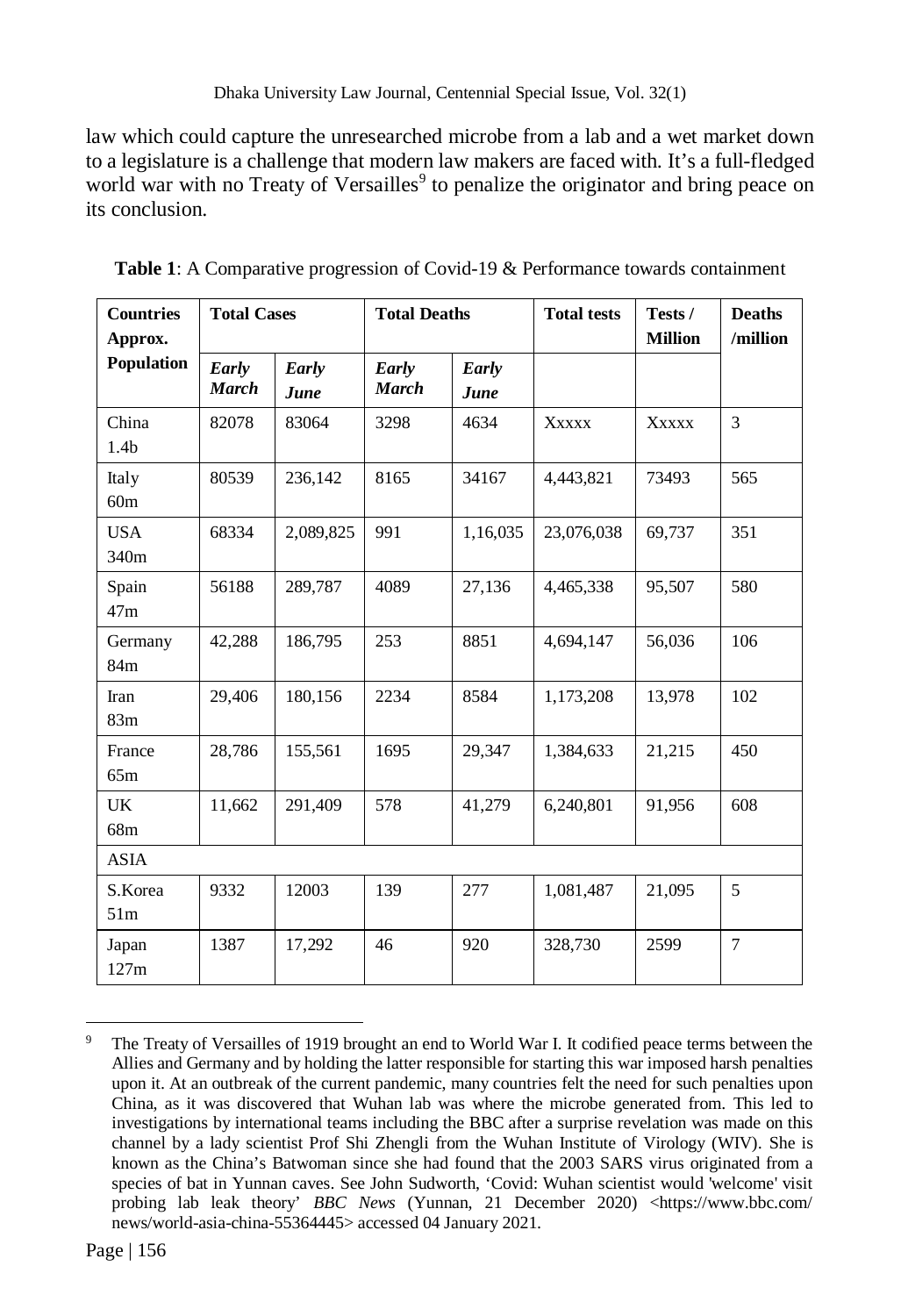| Thailand<br>70 <sub>m</sub> | 1136 | Xx       | 5  | 58   | 468,175   | 6708 | 8  |
|-----------------------------|------|----------|----|------|-----------|------|----|
| Pakistan<br>220m            | 1057 | 1,25,933 | 8  | 2463 | 809,169   | 3667 | 11 |
| Indonesia<br>273m           | 893  | 35,295   | 78 | Xx   | 463,620   | 1696 | ⇁  |
| India<br>$1.3b$ .           | 724  | 2,98,283 | 17 | 8501 | 5,363,445 | 3889 | 6  |

Pandemic and the Emerging Threshold of Disaster Law in South Asia

**Source:** *United Nations Geoscheme available at https://www.worldometers.info/coronavirus/?#news, accessed 5th June 2020*

| S.NO           | <b>Countries</b> | Ageing 60+ | death/m |
|----------------|------------------|------------|---------|
| 1              | Japan            | 28%        | 7.29    |
| $\overline{c}$ | Italy            | 23%        | 565.78  |
| 3              | Germany          | 21%        | 105.78  |
| $\overline{4}$ | France           | 20%        | 437.4   |
| 5              | Sweden           | 20%        | 472.74  |
| 6              | Spain            | 19%        | 580.78  |
| 7              | UK               | 18%        | 620.84  |
| 8              | Russia           | 15%        | 45.14   |
| 9              | South Korea      | 14%        | 5.36    |
| 10             | China            | 11%        | 3.33    |
| 11             | Sri Lanka        | 10%        | 0.51    |
| 12             | India            | 6%         | 6.28    |
| 13             | Bangladesh       | 5%         | 6.5     |
| 14             | Pakistan         | 4%         | 11.61   |
| 15             | Saudi Arabia     | 3%         | 25.43   |
| 16             | <b>UAE</b>       | 1%         | 29.7    |

**Table 2:** Ageing Population and Covid-19 Deaths

*Source: Singh in Malhotra,Fernando,Haran 2020*

*Data Source: data available at WHO sites and Statista, available at https://www.statista.com/statistics/1104709/coronavirus-deaths-worldwide-per-millioninhabitants/ and WHO websites*

#### **A. Updating Understanding on Disasters**

Disaster Management Acts in most countries, need redefinition of the word 'disaster'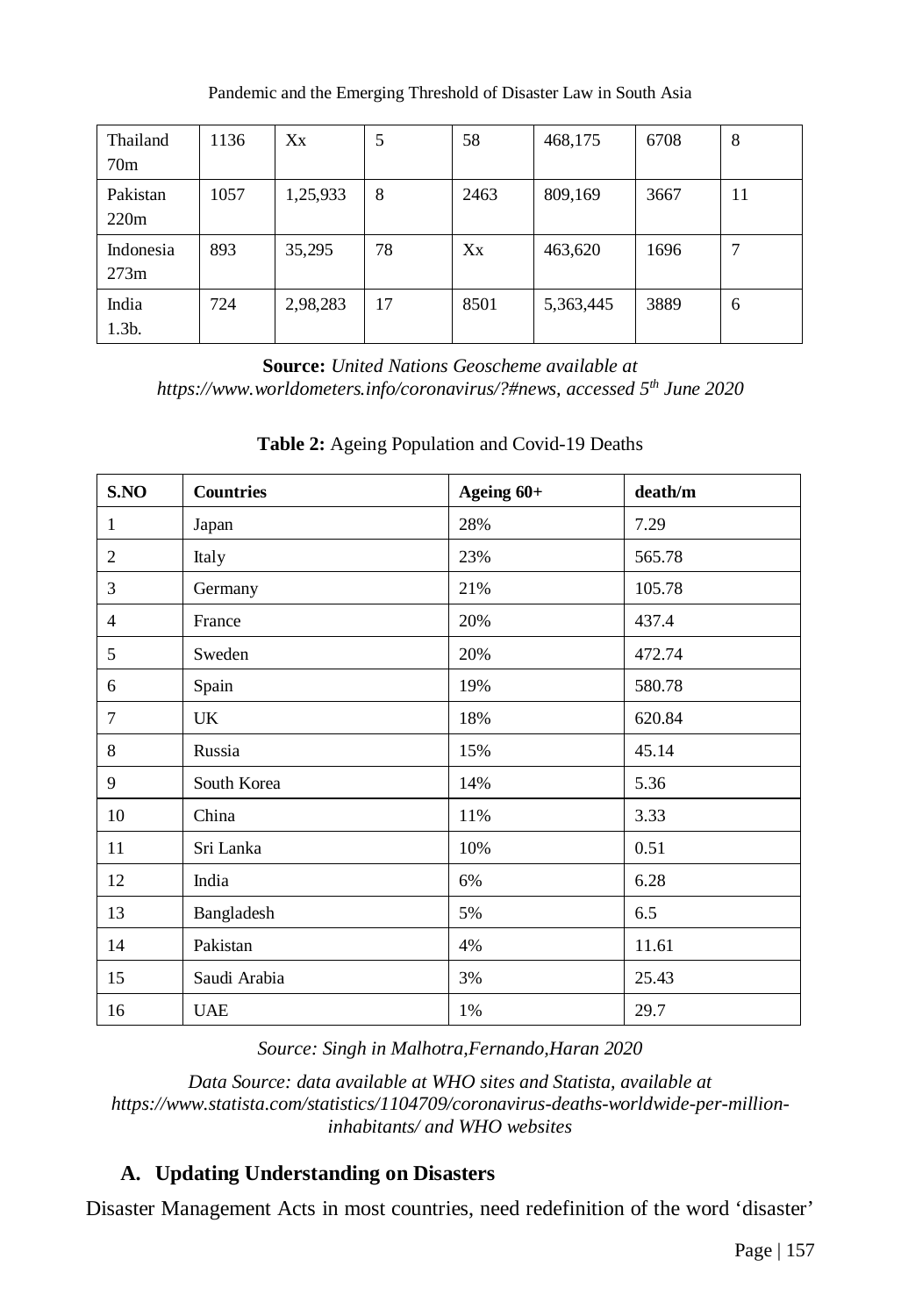in a manner which accommodates both ample comprehensiveness to include new biological and nuclear challenges and highlights culpability of decision makers as its cause especially in their failure to manage and maintain infrastructure that becomes a cause for disasters. Due to definitional clarity, disaster management agencies in most South Asian countries had primarily handed the responsibility of containing Covid-19 to health departments and the officials of disaster management came into action much later. The fuzziness of law delayed the processes of identification, coordination and then responding to the new challenges which came with it. When the pandemic provoked policy makers in India to seek a comprehensive legal framework on mitigating such a disaster, they sought recourse to Entry 23, Concurrent List of the Constitution, which mentioned "*Social security and social insurance*" and Entry 29, of the Concurrent List which mentioned "*Prevention of the extension from one State to another of infectious or contagious diseases or pests affecting men, animals or plants*," can also be used for specific law making. Let us take a look at the definition of 'disaster' as found in the Disaster Management Act 2005 of India which was one of the first legal documents on disaster management in the region, the other came from Sri Lanka following the 2004  $T$ sunami<sup>10</sup>.

*A catastrophe, mishap, calamity or grave occurrence in any area, arising from natural or man-made causes, or by accident or negligence which results in substantial loss of life or human suffering or damage to, and destruction of property, or damage to, or degradation of environment and is of such a nature or magnitude as to be beyond the coping capacity of the community of the affected area.* 

This definition is very difficult to apply to a microbial or biological disaster which is neither restricted by space nor by time. It is still debatable whether the pandemic source was Wuhan in China or Italy, a laboratory or a wet market, so the current pandemic has not only caused a grave human catastrophe but also a political calamity despite the seeming absence of damage to property and the environment. A decade later a 2011 document of the Ministry of Home Affairs, titled 'Disaster Management in India' where a disaster is defined to include ecosystems, '*"catastrophic situation in which the normal pattern of life or eco-system has been disrupted and extra-ordinary emergency interventions are required to save and preserve lives and or the environment".* It is ironical that NDMA which is the apex disaster Management Body directly under the Prime Minister was oblivious of its earlier reports which had ample indicators the need for preparedness against a possible biological microbial attack. Disaster Law encounters a methodological change since the loss and damage assessments may require new tools for finding out the impact of the pandemic on society and people.

#### **B. Sustaining Business during Lockdowns**

As firms and businesses shut down with lockdowns which are quite arbitrary as night

 $\overline{a}$ <sup>10</sup> Pakistan came up with its Disaster Management Act in 2010, Bangladesh and Afghanistan in 2012, Bhutan in 2013 and Nepal in 2017.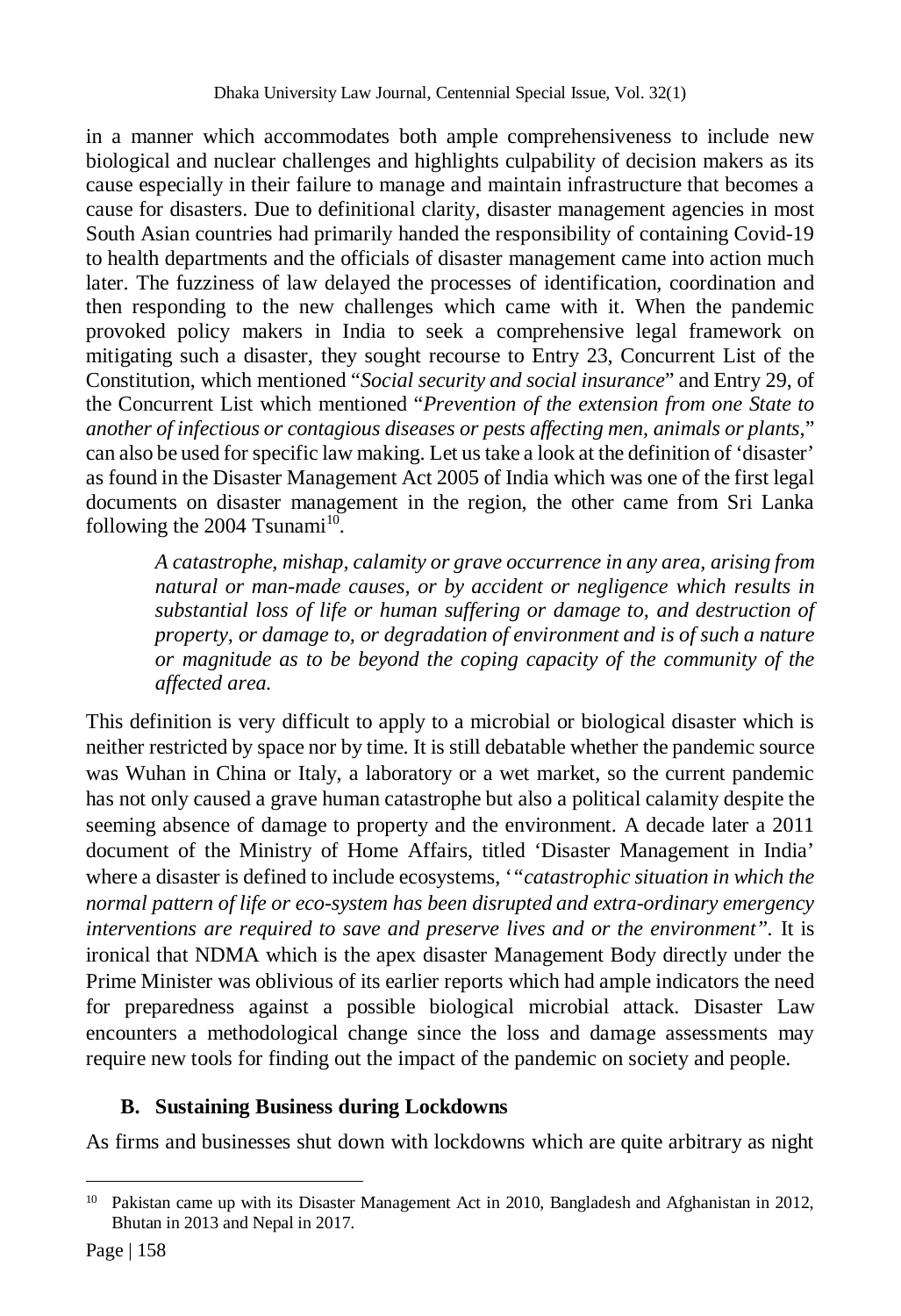curfew or 20-30 days' lockdown, country's business comes crashing down. The labour in cities cannot cope up with reduced or uncertain wages and most industries or MSMEs (Micro, Small and Medium Enterprises) for lack of backend supplies close down. Generally, in situations of disasters *force majeure* clause is invoked in agreements*.* The law that governs disaster management has been dismissive about this legal terminology and so it was invoked from a case to case basis during the pandemic times. The Government of India issued an Office Memorandum (OM) on  $19<sup>th</sup>$ Feb.  $2020<sup>11</sup>$  which was prior to an Official declaration of a pandemic and the lockdown, which said that '*the disruption of the supply chains due to spread of coronavirus in China or any other country should be considered as a case of natural calamity and "force majeure clause" may be invoked, wherever considered appropriate, following the due procedure..'.* However, the events which unfolded during the pandemic neither committed the government to support the affected commerce and business nor obliged it to extend any help as the interpretation of force majeure was restricted as per the terms of the contract with many conditions for its application from case to case. Legal experts and business analysts have found that *companies cannot take shelter under section 56 of the Contract Act and seek frustration of a contract to avoid their contractual obligations<sup>12</sup> .* Such situations have been allowed to happen despite the OM issued in advance by the government only brings to surface the advisory nature of the OM which is not binding on either party. In reality it is nothing and defeats the very purpose of the DMA 2005. The OM reads, 'coronavirus should be considered as a case of natural calamity and force majeure may be invoked, wherever considered appropriate, following the due procedure…a force majeure clause does not excuse a party's non-performance entirely, but only suspends it for the duration of the force majeure. The firm has to give notice of force majeure as soon as it occurs and it cannot be claimed ex-post facto…If the performance in whole or in part or any obligation under the contract is prevented or delayed by any reason of force majeure for a period exceeding ninety days, either party may at its option terminate the contract without any financial repercussion on either side'*.* Since this is not implicitly a binding document, it does not hand hold business trapped in an uncertain disaster.

There is a government side of the story too which prefers an executive recourse instead of a judicial one to address a problem emerging during a pandemic. The problem is doubled by the fuzzy contours of force majeure which has not been defined in Indian statutes except its reference can be found in Section 32 and Section 56 of the Indian Contract Act, 1872 which can be revisited in the context of their applicability during the pandemic. The two sections are read as follows;

Section 32: *Enforcement of contracts contingent on an event happening*: Contingent contracts to do or nor to do anything in an uncertain future event happens, cannot be enforced by law unless and until that event has happened.

 $\overline{a}$ <sup>11</sup> Ministry of Finance, 'Office Memorandum: Force Majeure Clause' (Government of India, 19 February 2020) <https://doe.gov.in/sites/default/files/Force%20Majeure%20Clause%20-FMC.pdf> accessed 27 April 2021.

<sup>&</sup>lt;sup>12</sup> Mini Raman and Angelina Talukdar, 'No Entitlement For claiming Force Majeure Relief during Covid-19' (*Lexorbis*, 31 July 2020) <https://www.lexorbis.com/no-entitlement-for-claiming-forcemajeure-relief-during-covid-19/> accessed 27 April 2021.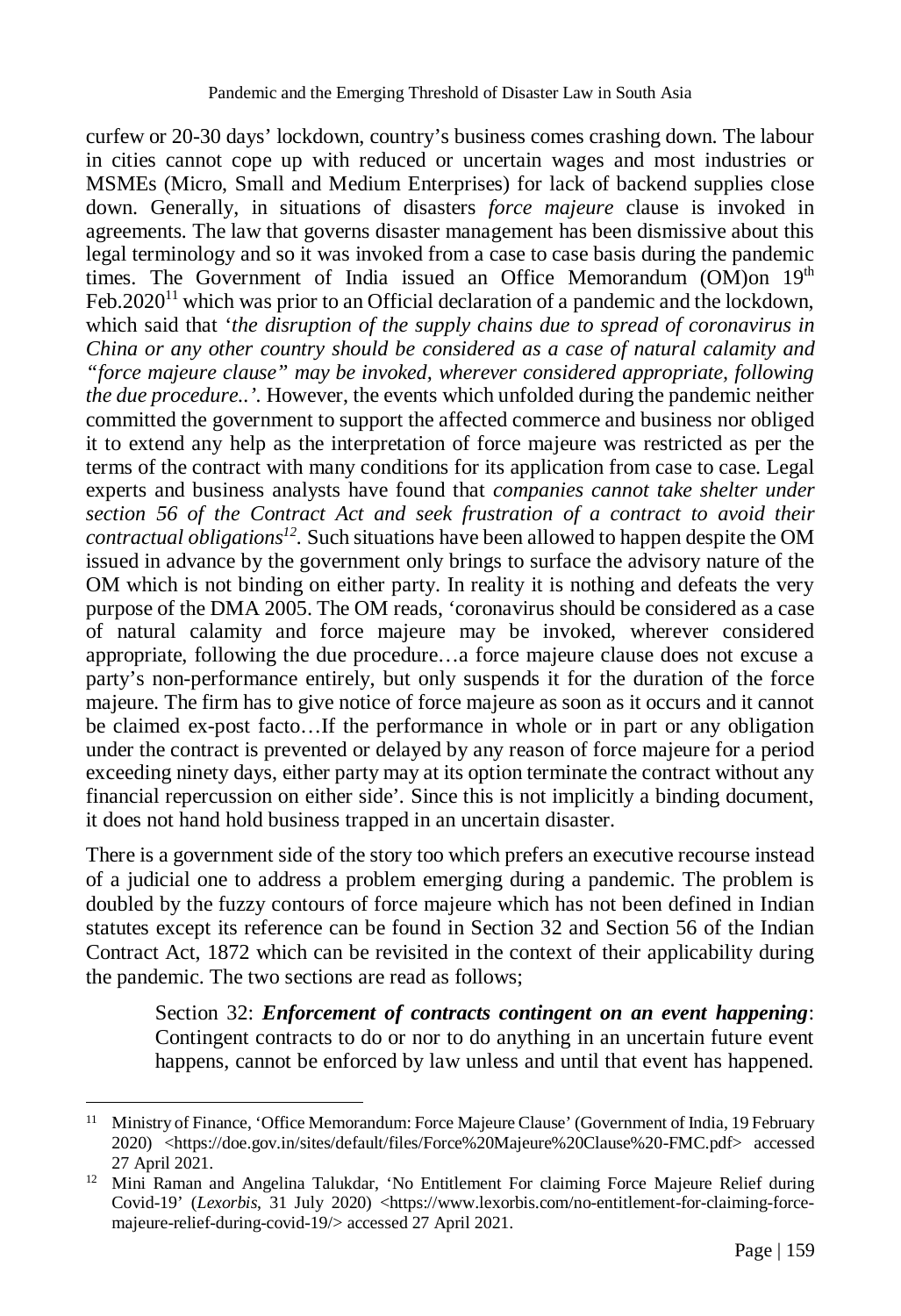Dhaka University Law Journal, Centennial Special Issue, Vol. 32(1)

If the event becomes impossible, such contracts become void.( contingent contracts)

Section 56: *A contract to do an act* which, after the contract is made, becomes impossible or, by reason of some event which the promisor could not prevent, unlawful, becomes void when the act becomes impossible or unlawful.(Frustration of a contract).

An interpretation of whether any party be given relief under the force majeure clause has a high threshold extending from its language, putting in specific situations, timing of the disaster event and the nature of business itself. In some recent cases it has refused to do so even to grant an ad interim-injunction in favour of the petitioner<sup>13</sup> as recently in the Bombay High Court of *Standard Retail Pvt. Ltd. vs. M/s G.S. Global Corp & Ors<sup>14</sup> ,* Order dated April 8, 2020*.* The precedent as set in a previous case of *Standard Retail Pvt. Ltd*, in which the Court relying upon Section 56 of the Indian Contract Act, 1972 terminated its contract with *M/s G.S. Global Corp & Ors* (Respondent 1) could not be accepted by the Court. According to the petitioner, the Government had declared COVID-19 a pandemic and as a result lockdown was declared, therefore the petitioner terminated the contract with the Respondent 1 as unenforceable on account of frustration, impossibility and impracticability<sup>15</sup>. The petitioner's claim that the contract was subject to force majeure clause and Arbitration in accordance with the laws of Korea/Singapore/London was rejected. The Disaster Management Acts across South Asian countries are in need of greater clarity on the Clause when contracting parties would be relieved from performing their respective obligations under the contract during the period that such force majeure situations like the current pandemic continue.

#### **C. Exodus of Migrant Labour**

The current pandemic has also witnessed a strange but massive panic exodus of rural migrants or city construction workers from major cities in India when lockdown was announced. The Covid-19 virus arrived as a city calamity but the manner in which the government handled it made it look as if the rural migrants were unwanted not just in cities but anywhere else too. They were neither given safe passage back home or assured of basic relief if they wished to stay back in cities. The Prime Minister made lockdown announcement barely giving a four hours' notice for a billion plus population on which they were to lose wages, jobs and food. The relief he promised was that they would not be charged any rent during the lockdown period but with no guarantees against being thrown out by landlords. The DMA 2005 was blank on encountering a situation which renders 240 million workers jobless in cities and the executive were left free to make ad hoc short-sighted unplanned announcements which only deepened crisis. There was no framework to synchronize relief with management.

 $\overline{a}$ <sup>13</sup> *Energy Watchdog v CERC* (2017) 14 SCC 80: (2018) 1 SCC (Civ) 133.

<sup>14</sup> *Standard Retail Pvt. Ltd. v M/s G.S. Global Corp & Ors (2020) Commercial Arbitration Petition(L) No. 404 of 2020.*

<sup>15</sup> *Commercial Arbitration Tribunal(L) No. 404 of 2020 also available at Law Street India LSI-257-HC-2020 (BOM)*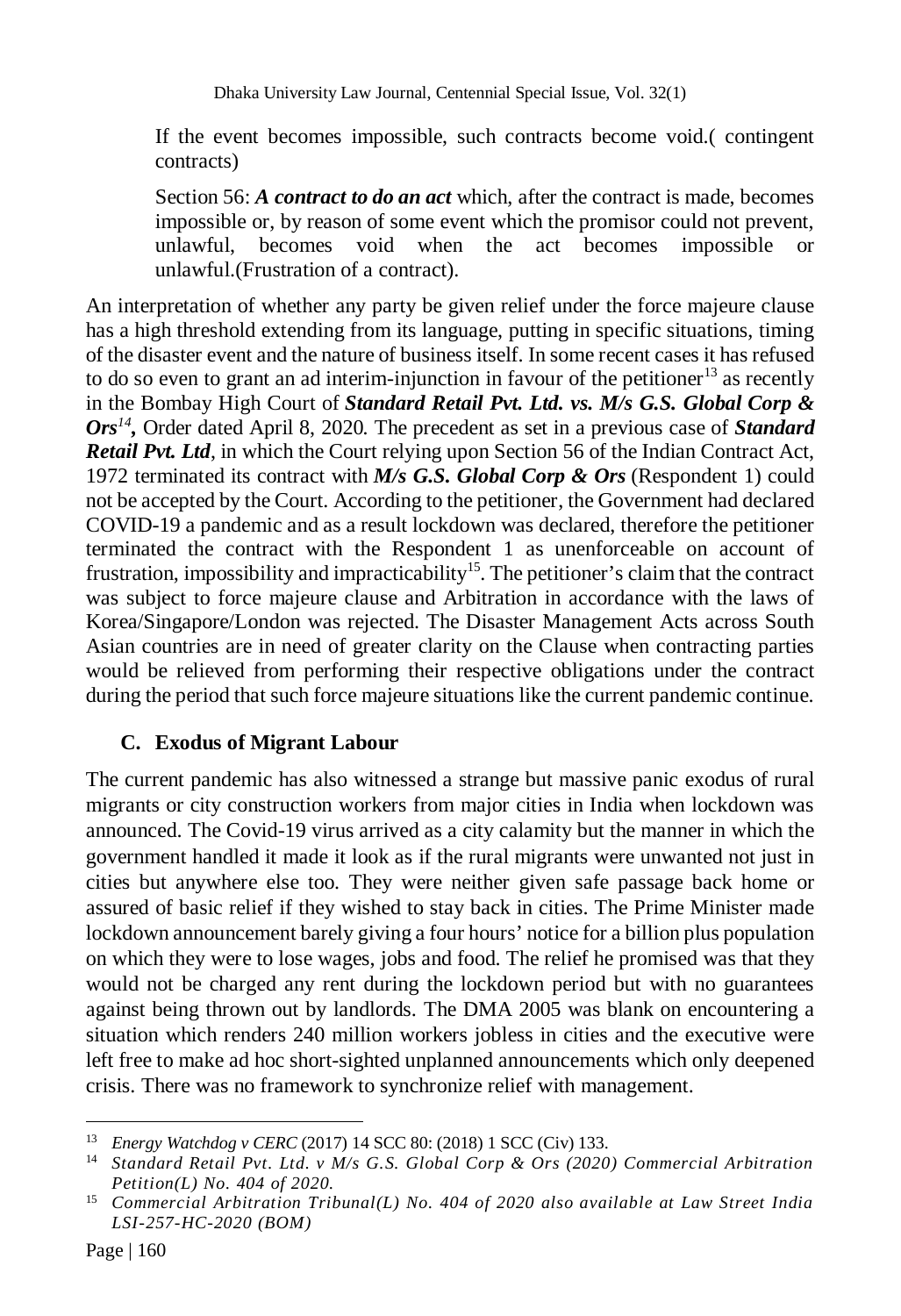The trade unions instead of the executive announcements demanded four basic requirements to be fulfilled during such a pandemic<sup>16</sup>:

- A cash transfer of Rs. 7500 (US\$ 99,5) to all households below the income tax level for April, May and June
- Wages for workers at medium, small and micro enterprises paid for the same months
- Universal food distribution to all working people for at least six months
- Safe journey for millions of migrant workers

The executive announcements, on the one hand, forced the landlords to push out tenants and on the other hand trapped most MSME (Micro, Small and Medium Enterprises) owners into an extremely difficult position of paying high salaries to their employees without their company making any business. DMA 2005 had no clue on how to incorporate the demands of labour laws especially in the MSMEs so that community resilience building by the government does not end up as a nightmare for enforcement agencies.

#### **D. Vulnerable People**

Covid-19 has substantially changed the world of labour and work. Within three months of the first lockdown unemployment rate shot up from 6.74% to 24% pushing more than 40 crore people into abject poverty<sup>17</sup>. It also alerted about a falling labour participation ratio which weakens resilience and prevents smooth return to prelockdown economy. Such a deep impact of unprecedented economic and social disruption has contracted economy as never before<sup>18</sup>. The ILO in its Report *The International Labour Standards (ILS) and Covid-19*<sup>19</sup> has reiterated a need for revisiting International labour standards in the context of threats to public health and livelihoods for a long term and sustainable well-being of people across the world. It

 $\overline{a}$ <sup>16</sup>'Unions call for non-cooperation against Modi government' (IndustriALL, 09 June 2020) <http://www.industriall-union.org/unions-call-for-non-cooperation-against-modi-government> accessed on 27 April 2021.

<sup>17</sup> Yogima Seth Sharma, 'Unemployment rate in India at 24% for week ended May 17: CMIE' *The Economic Times* (Mumbai, 19 May 2020) <https://economictimes.indiatimes.com/news/economy/indicators/unemployment-rate-in-india-at-24 for-the-week-ended-may-17-cmie/articleshow/75821968.cms> accessed 27 April 2021.

<sup>18</sup> World Bank, *Global Economic Prospects 2020* (Washinton DC: World Bank Group 2020) 'The baseline forecast envisions a 5.2 percent contraction in global GDP in 2020—the deepest global recession in eight decades, despite unprecedented policy support. Per capita incomes in the vast majority of EMDEs (Emerging Markets and Developing Economies) are expected to shrink this year'. See World Bank, 'COVID-19 to Plunge Global Economy into Worst Recession since World War II' (World Bank 08 June 2020) <https://www.worldbank.org/en/news/press-release/2020/06/08/covid-19-to-plungeglobal-economy-into-worst-recession-since-world-war-ii> accessed 27 April 2021. That would represent the deepest recession since the Second World War, with the largest fraction of economies experiencing declines in per capita output since 1870.'

<sup>&</sup>lt;sup>19</sup> ILO, 'ILO Standards and COVID-19 (coronavirus): FAQ' (International Labor Organization, 29 May 2020) <https://www.ilo.org/ wcmsp5/groups/public/---ed\_norm/---normes/documents/ genericdocument/wcms\_739937.pdf> accessed 27 April 2021.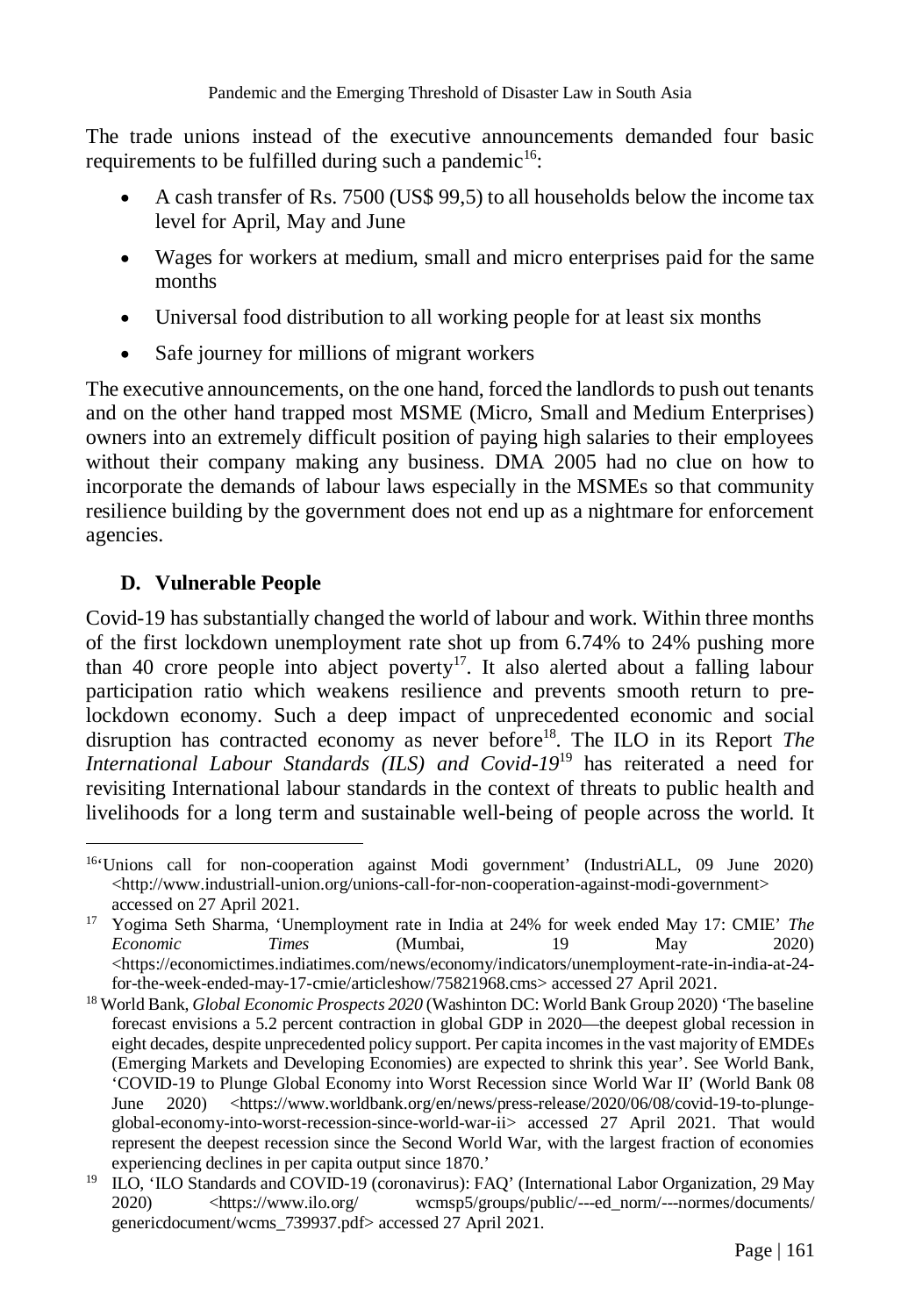has brought out relevant sections which countries should incorporate in their Covid-19 management policies. It suggests a tripartite (government, employers and workers) resolution of pandemic related problems such as unemployment, disruption of business chains, productivity, labour health, insurance support, migration and availability of goods and services within the legal framework of ILO.

The DMA 2005 under Chapter II,Sec.12 and Sec.13 has indicated a grant of some relief to victims of disasters. Sec.12 recommended guidelines for the minimum standards of relief to be provided to persons affected by disaster which includes medical cover and restoration of means of livelihood., Sec.13 recommends relief in repayment of loans or for grant of fresh loans to the persons affected by disaster on such concessional terms as may be appropriate. Under these sections, government had announced relief but despite Sec.12 (ii) suggesting special provisions for widows, orphans and others in vulnerable populations such as disabled, children and old citizens received no attention. The Hindu pilgrimage of Vrindawan, which, as per the 2019 Sulabh International Report is home to more than ten thousand widows as per a 2019 report by an NGO called Sulabh International, starvation, disease and isolation affected them very severely<sup>20</sup>. An equitable distribution of food between oversupplied and undersupplied regions has always been a challenge for governance in India despite her food surplus. The Global Hunger Index ranked India at 102 out of 117 countries in 2019 which became worse in 2020 as people lost jobs and rural wages dropped due to urban workers returning to their villages during lockdowns<sup>21</sup>. There are findings on how child trafficking<sup>22</sup> and violence against women increased manifold during covid-19. UN Women in its finding has called this increase in violence as 'The Shadow Pandemic<sup>23</sup>which needs collective efforts nay almost a movement for its prevention. These vulnerable groups of people found their welfare funds diverted to bring Covid relief notwithstanding an intensification of their problems during the same period.

#### **II. DRACONIAN LAWS TO FILL THE LAG**

Covid-19 has seen an imposition of draconian laws across many countries to enforce pandemic control measures. Implementing agencies which could not understand most medico-legal terminologies were posted in enforcement teams. As a consequence measures related to many situations in Covid-care were arbitrary due to confusions between policies of prognosis and pathogenesis in Covid-care, between quarantine and

 $\overline{a}$ 

<sup>&</sup>lt;sup>20</sup> Yogesh Bhardwaj, 'In Vrindavan, A Home for Widows Prepares to Protect Its Elderly From COVID-19' (*IndiaSpend*, 04 April 2020) <https://www.indiaspend.com/in-vrindavan-a-home-for-widowsprepares-to-protect-its-elderly-from-covid-19/> accessed 27 April 2021.

<sup>21</sup> Murali Krishnan, 'Coronavirus exacerbates India's Hunger Problem' (*DW*, 16 October 2020) <https://www.dw.com/en/coronavirus-exacerbates-indias-hunger-problem/a-55299109> accessed on 01 April 2021.

<sup>22</sup> Joseph Wesley, 'How COVID-19 is exposing children to traffickers' *Down to Earth* (New Delhi, 04 December 2020) <https://www.downtoearth.org.in/blog/governance/how-covid-19-is-exposing-

children-to-traffickers-74525> accessed on 27 April 2021.<br><sup>23</sup> UN Women, 'The Shadow Pandemic: Violence 'The Shadow Pandemic: Violence against women during Covid-19' <https://www.unwomen.org/en/news/in-focus/in-focus-gender-equality-in-covid-19 response/violence-against-women-during-covid-19> accessed on 27 April 2021.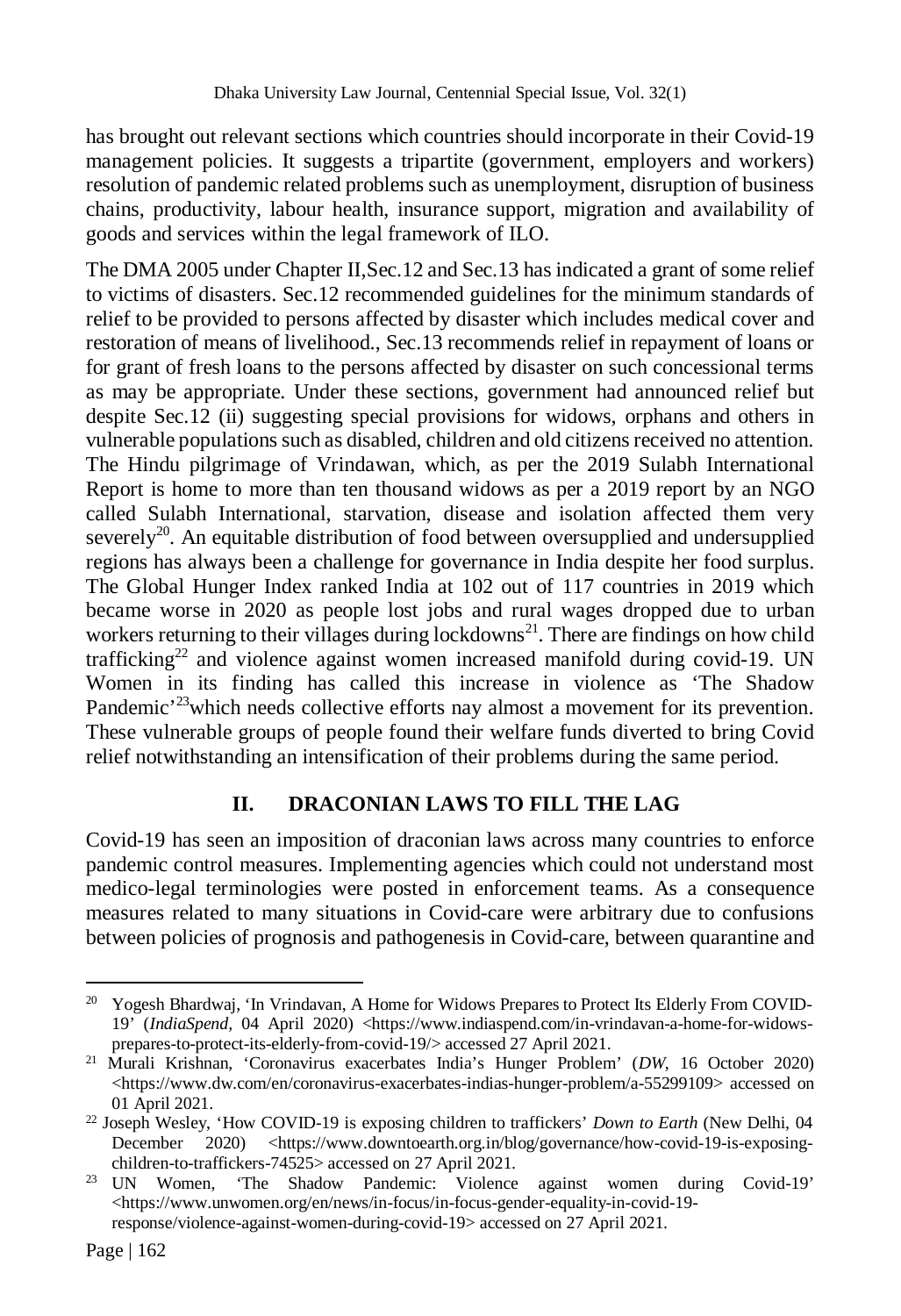isolation and between social distancing and physical distancing<sup>24</sup>. These harsh measures that the government enforced<sup>25</sup> led to a belief that covid-19 means death and people started abandoning even the dead bodies of Covid patients and also stopped entry of frontline Covid care doctors to their apartments. People felt that the government had not done its homework<sup>26</sup> appropriately prior to its recourse to such harsh measures.

#### **A. Enforcement dilemmas**

In the absence of any required training or laws on the nature of epidemic, thermal screening at airports started by mid- January for passengers coming from China but later the list started becoming longer as Thailand, Singapore, Hong Kong, Japan and South Korea were added to it. Problems started soaring due to non-availability of a comprehensive nationwide surveillance system, testing infrastructure and public awareness. Most governments were free to apply laws the way it suited them. There was panic and overreaction at the level of ill-informed local administration encouraging them to use stringent measures for a larger mission driven control of pandemic which seemed like a 'foreign imported death' to one's country. This led to stigmatization and ostracization of human beings, racial profiling of certain religious groups and nationalities leading to violence and hate against foreigners<sup>27</sup>. It was unfortunate that a time when compassion and care should have guided thoughts and actions, debauchery and impiety became lighthouses for official action. This gross psychology only proved counterproductive to the spirit of preventive regulations. There followed more defiance to law which was perceived to be racially motivated in

 $\overline{a}$ <sup>24</sup> Amita Singh, 'Covid-19 Pandemic and the Future of SDGs' in V.K. Malhotra, R.L.S. Fernando and N.P. Haran (eds), *Disaster Management for 2030 Agenda of the SDG* (Springer 2020) 313*.* 'Lack of training led to many avoidable problems in the implementation of a biological disaster. Most frontline workers, policemen and district officials did not have any idea on the history of epidemics or how nations have previously handled it or even the fact that there were guidelines which could save people from the worst.....Doctors and Nurses were not allowed entry into their apartment areas by the Resident Welfare Associations, bats were slaughtered, dogs and cats were killed and abandoned, a Covid-19 patient was stigmatized for being a cause for further spread of virus …… the 'spirit' of law was violated due to the inexperience of authorities and also under the subtle and inscrutable influence of caste, class, gender and religion upon district authorities and the police'.

<sup>&</sup>lt;sup>25</sup> WE. Parmet 'Quarantining the law of quarantine: why quarantine law does not reflect contemporary constitutional law' (2018) 9(1) Wake Forest Journal of Law and Policy 1-33.

<sup>&</sup>lt;sup>26</sup> Singh, mentions the case of two doctors Ai Fen and Li Wenliang who were reprimanded for raising an alarm about a 'Sars Coronavirus which they had detected on  $30<sup>th</sup>$  December. P.313. Also read Monica Rull,'The Ebola Wake-up call: The System's failings in Responding to Outbreaks' and Monica Rull, Ilona Kickbusch and Helen Lauer, 'International Responses to Global Epidemics: Ebola and Beyond' (2015) 6(2) International Development Policy | Revue internationale de politique de développement [Online] <http://journals.openedition.org/poldev/2178> accessed 27 April 2021. Also see Debora Mackenzie, 'We were warned -so why couldn't we prevent the coronavirus outbreak?" (*NewScientist*, 04 March 2020) <https://www.newscientist.com/article/mg24532724-700-we-werewarned-so-why-couldnt-we-prevent-the-coronavirus-outbreak/> accessed 27 April 2021.

 $27$  "Covid-19 is not just a health issue; it can also be a virus that exacerbates xenophobia, hate and exclusion," said Fernand de Varennes, the UN Special Rapporteur on minority issues. See 'COVID-19 stoking xenophobia, hate and exclusion, minority rights expert warns' (UN News, 30 March 2020) <https://news.un.org/en/story/2020/03/1060602> accessed on 27 April 2021.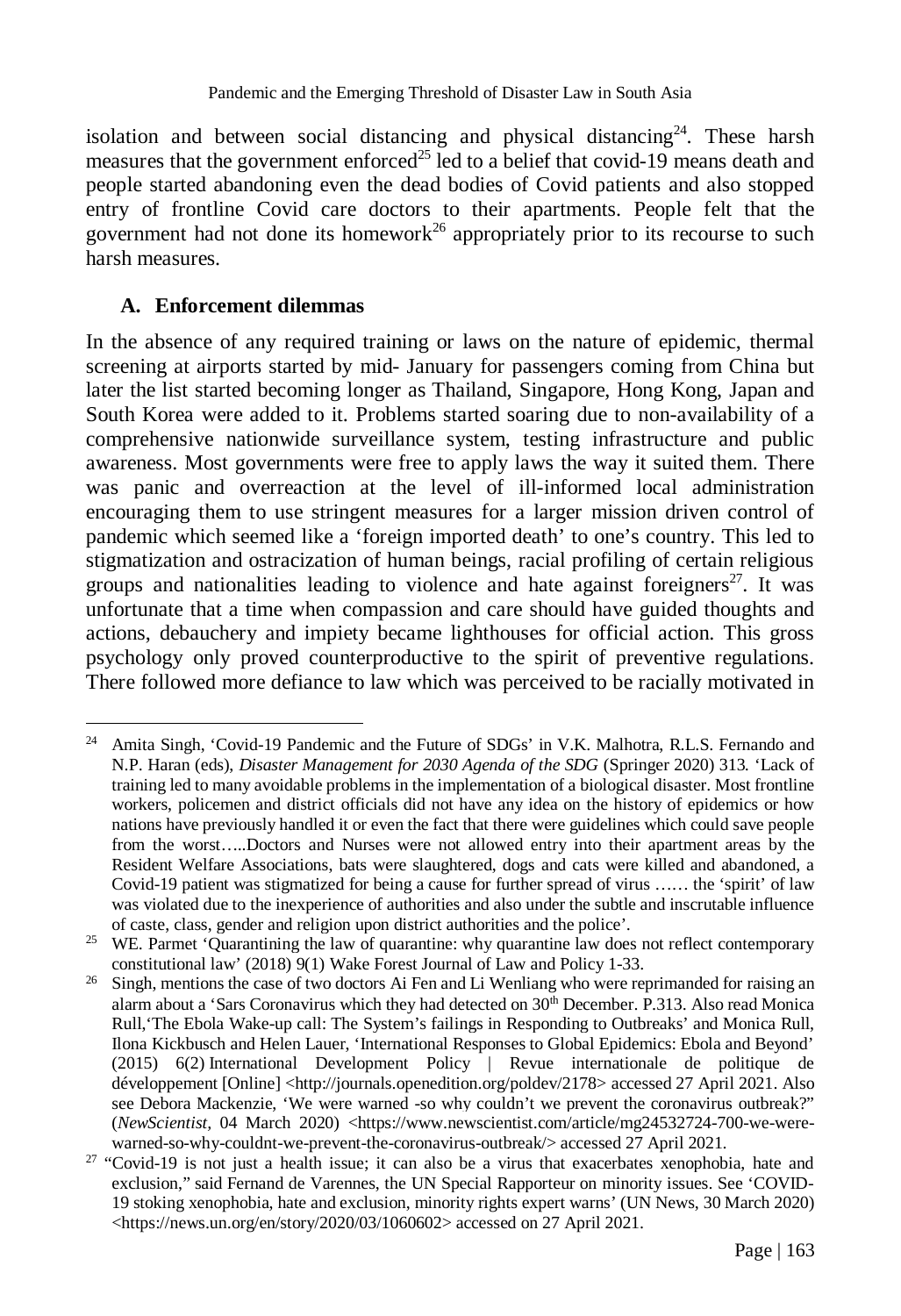a political environment which appeared opaque and lacked trust in governance<sup>28</sup>. It also brought minorities to cling together in these unprecedented times when political leaders roamed free for electioneering<sup>29</sup> and other political meetings but poor and peacefully protesting citizens were booked for not following the Covid-19 regulations.

Coercive, discretionary and sectional implementation does not spring from the Cabinet Secretary's enforcement of Section 2(d) of the Disaster Management Act 2005 but from the Section 2A of the Epidemic Disease Act (EDA) of 1897. The disaster management bureaucracy could conceal its culpability to a great negligence and further create much fear by imposing a 123-year-old draconian Epidemic Disease Act (EDA) of 1897 invoked for the first time in 1897 to prevent the spread of Bubonic Plague. This law was brought back to strengthen the hands of central government by legitimately transcending ordinary provisions of the law on the pretext that they were insufficient to prevent the spread of the disease. This law gave extraordinary powers to the central government to inspect, detain and punish people, ships and vessels (2A) where disobedience to any regulation or order made under the EDA shall be deemed to have committed an offence punishable under section 188 of the Indian Penal Code (45 of 1860) (Sec.3). Still, Section (4) comes like a protective sheath for administration assuring that 'no suit or legal proceedings shall lie against any person for anything done is good faith intended to be done under the Act. Thereafter administration attributes to itself despotic power as civil liberties are suspended to contain the epidemic'. Studies have found that coercive measures may look like a fast pace achievement of overcoming the pandemic but they are primarily responsible for spreading the epidemic. A democratic society with a free flow of information<sup>30</sup> is best suited to control the source of a pandemic. By relying on coercive draconian laws the bureaucracy for disaster management could divert attention from its own ineptitude on advance preparations in health sector reforms as given in the 1999 RHPCDM and 2011 document of the Ministry of Home Affairs, titled 'Disaster Management in India'. This led to an enormous slippage of the framework of substantive justice during the

 $\overline{a}$ 

<sup>&</sup>lt;sup>28</sup> The Shaheen Bagh protests over the Citizen Amendment Bill and Tablighi Jamaat celebrations at the Nizamuddin Dargah Markaz occurred during the lockdown despite tough regulations in force. What followed was a massive manhunt for participants in these events who for fear of arrest hid around the country at undiscoverable destinations. See Abhishek Bhalla, 'Tablighi Jamaat coronavirus patient's Shaheen Bagh visit under scanner as contact tracing gets underway' (*India Today*, 02 April 2020) <https://www.indiatoday.in/india/story/tablighi-jamat-coroanvirus-patient-s-shaheen-bagh-visitunder-scanner-as-contact-tracing-gets-underway-1662509-2020-04-02> accessed on 27 April 2021. Also read Sunil Rahar Report 'Covid norms go for a toss during political gatherings in Baroda' *Hindustan Times* (New Delhi, 25 October 2020) <https://www.hindustantimes.com/cities/covidnorms-go-for-a-toss-during-political-gatherings-in-baroda/story-TwqApRpKH7N5lrWf4yHubK.html> accessed on 27 April 2021.

<sup>&</sup>lt;sup>29</sup> C K Manoj, 'No distancing, masks at Bihar poll rallies: Experts warn of spike in COVID-19 cases Health experts warn of rallies turning into 'super-spreader' events' (*Down to Earth,* 19 October 2020) <https://www.downtoearth.org.in/news/health/no-distancing-masks-at-bihar-poll-ralliesexperts-warn-of-spike-in-covid-19-cases-73854> accessed 27 April 2021.

<sup>&</sup>lt;sup>30</sup> Mathew M. Kavanagh, "Transparency and Testing Work Better Than Coercion in Coronavirus Battle" (*Foreign Policy*, 16 March 2020) <https://foreignpolicy.com/2020/03/16/coronavirus-what-workstransparency-testing-coercion/> accessed 27 April 2021.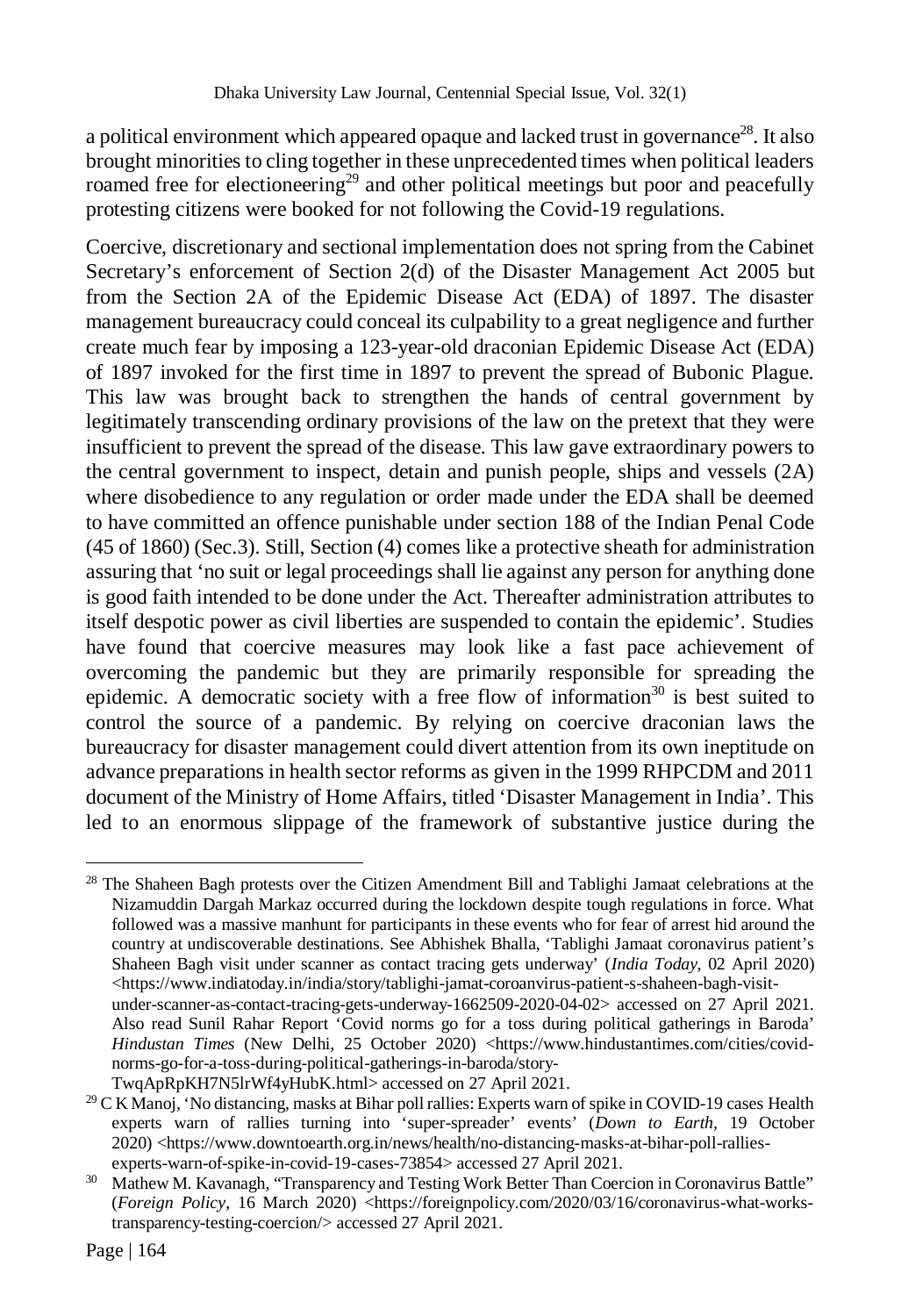pandemic as given in the Constitution of India and read with the Disaster Management Act 2005.

#### **B. People Ignored by Law**

A large number of people got ignored by law during the pandemic i.e.; those in prisons, immigration detention facilities, refugee camps and psychiatric care centres. A UN Subcommittee on Prevention of Torture (SPT) which was created in 2007 for monitoring and advising governments to prevent torture and ill-treatment in places of detention issued an advice to prevent inhuman behaviour against those in detention during the pandemic. Of the total 90 states only 3 from South Asia (Afghanistan, Maldives & Sri Lanka) have so far ratified this advice. Sir Malcolm Evans , the Chairman of this Committee said, 'Governments have to take precautionary measures necessary to prevent the spread of infection, and to implement emergency measures in ensuring that detainees have access to appropriate levels of health care and to maintain contact with families and the outside world…..<sup>31</sup> .Further he issued a statement from the SPT as *'an advice to state parties and national preventive mechanisms relating to the coronavirus disease (COVID-19) pandemic'*. It has a preventive mandate focused on an innovative, sustained and proactive approach to the prevention of torture and ill treatment.

## **C. Ostracization and Civil Liberties**

Such coercive laws that subjugate civil liberties through harsh applications of medical tools such as quarantines and isolation have been coming from old law books written on narratives from the ghastly and agonizing Bubonic Plague or 'black death' of the  $17<sup>th</sup>$  century London and the Spanish Flu of 1919. The Spanish Flu infected one third of the world population and killed more than 50m of them. These narratives used old tools of governance since a behavioural understanding of science and its impact upon human mind and disease control had not yet arrived in medical and legal research $32$ . As Gostin and Hodge (2020) comment on the use of old enforcement measures as of limited utility and if imposed with too heavy a hand, or too haphazard a manner, they can be counterproductive. Courts have also intervened to disallow such a harsh use of quarantines and isolation. This came up in a few old cases during the bubonic plague of 1900 ie; of Wong Wai v.Williamson and Jew Ho v.Williamson in the Federal Circuit Court for the Northern District of California at San Francisco's Chinatown. The plaintiffs stood against the Surgeon General of the United States who had ordered health authorities to implement 'extraordinarily coercive measures' aimed at city's Asian inhabitants, and this action led to ostracization of Asians in an American community. The verdicts coming out of these cases launched a new discourse in

 $\overline{a}$ <sup>31</sup> 'International Day in Support of Victims of Torture: detainees need protection from Covid-19' (*Council of Europe,* 26 June 2020) <https://www.coe.int/en/web/portal/-/international-day-in-supportof-victims-of-torture-detainees-need-protection-from-covid-19> accessed 27 April 2021.

<sup>&</sup>lt;sup>32</sup> L.O. Gostin and JG Hodge, 'US Emergency Legal Responses to Novel Coronavirus: Balancing Public Health and Civil Liberties' (2020) 323(12) JAMA - Journal of the American Medical Association 1131-1132.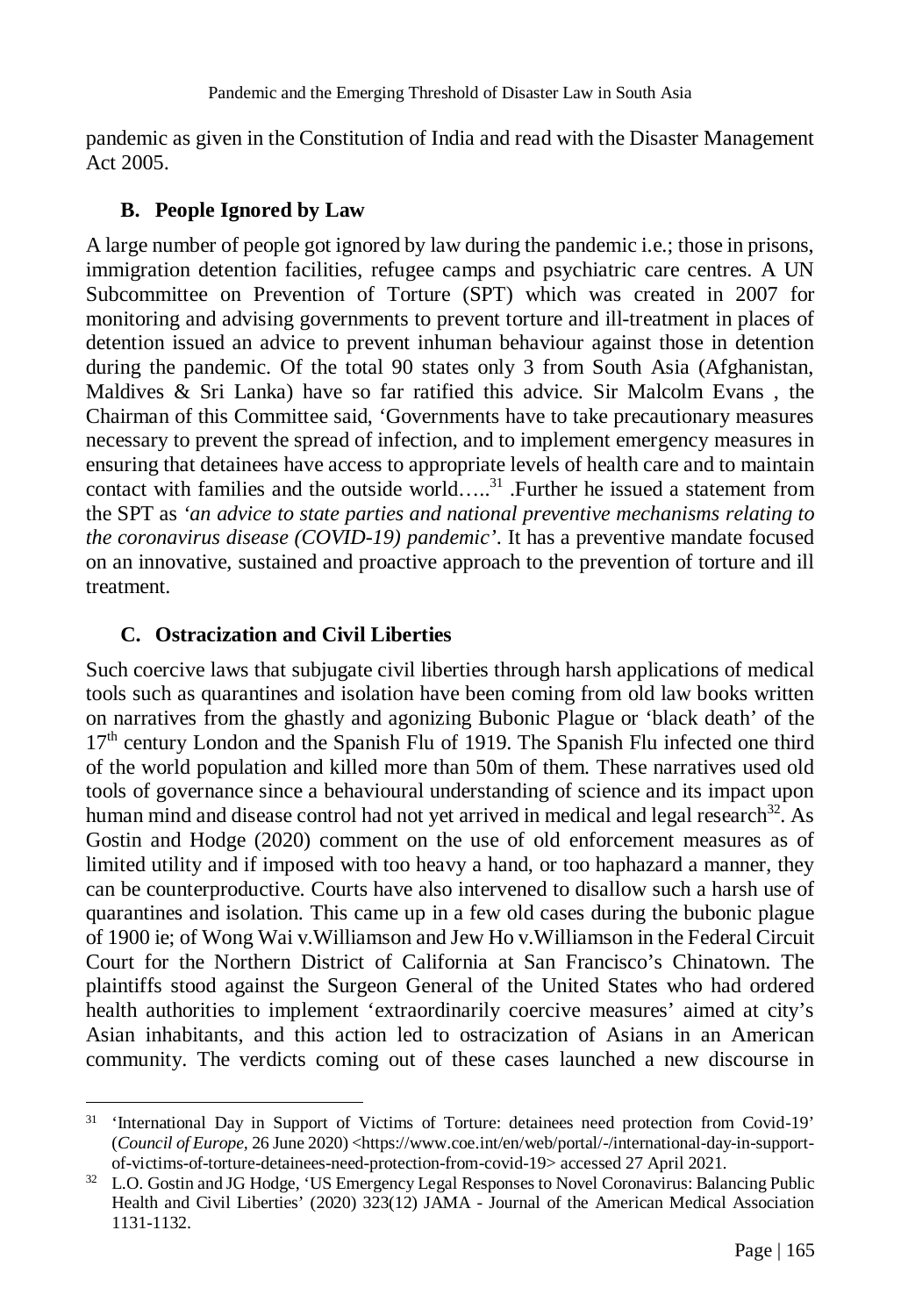medico-legal policies which highlights court's innate capacity to act as an arbiter between the rights of an ostracized minority and public interest during periods of epidemics when governments use extraordinary coercive measures to address health emergencies<sup>33</sup>. The court prevented the use of racially motivated emergency measures by the Surgeon General.

#### **III. PANDEMIC CONTROL REQUIRES SINCERE REGIONAL COLLABORATION**

South Asia is not just home to one-fourth of the world's population but 48% of the world's multi- dimensional poor as well<sup>34</sup>. It barely occupies  $3.5\%$  of world's land area and generates 3.6% GDP per annum. The region's rich biodiversity demands conservation and environmental safety for a healthy society. As per the SACEP Report (2016) South Asia is home to approximately 15.5 and 12 percent of the world's flora and fauna respectively<sup>35</sup>. The faunal diversity of the region comprises of 933 species of mammals, 4,494 birds, 923 reptiles, 332 amphibians and 342 freshwater fishes. The floral diversity accounts for 39,875 species of flowering plants, 66 conifers and cycads, 764 ferns and  $6,652$  higher plants<sup>36</sup>. Such bountiful natural resources over a single topographical plate have great potential for cooperation and collaboration for sustainable development policies. However, the region is predominantly a flood affected area and has the largest concentration (approx.40%) of world's poor and vulnerable living and practising agriculture around these transboundary river basins<sup>37</sup>.The Ganges-Brahmaputra-Meghna river basin which equally affects Bangladesh, Bhutan, Nepal and India is the biggest of all<sup>38</sup>. It's called a 'hot spot' of Asia Pacific disaster zones. The GDP of this region is directly proportional to the many disasters they face many times in a year.

Disasters in South Asia are repeated encounters with hydro-meteorological and geological hazards such as floods, landslides, droughts, cyclones, earthquakes, heat waves, avalanches and tsunamis. Every year for the last many decades the low-lying countries like India and Bangladesh complain that the higher countries like Nepal and China flush out water to drown low lying regions. These seasonally flooded areas include Assam and surrounding sanctuaries and islands in the Sundarbans, the world's

 $\overline{a}$ <sup>33</sup> Charles McClain, 'Of Medicine, Race, and American Law: The Bubonic Plague Outbreak of 1900' (1988) 13(3) Law & Social Inquiry 447–513.

<sup>34</sup> Sabina Alkire and Gisela Robles, 'Global Multidimensional Poverty Index 2017' (2017) OPHI Briefing 47 <https://ophi.org.uk/global-multidimensional-poverty-index-2017/> accessed 27 April 2021.

<sup>35</sup> SACEP, 'Milestones' <http://www.sacep.org/milestones> accessed on 27 April 2021.

<sup>36</sup> SACEP, 'South Asia's Biodiversity: Status, Trend and Challenges' (South Asia Co-operative Environment Programme, December 2016) 1 <http://www.sacep.org/pdf/new-publication/South-Asia-Biodiversity-Status-Trend-and-Challenges.pdf> accessed on 27 April 2021.

<sup>&</sup>lt;sup>37</sup> World Bank, 'South Asia Water Initiative: Annual Report from the World Bank to Trust Fund Donors – July 2014–June 2015' (2016) World Bank Working Paper Report No. 103878  $\langle$ http://documents1.worldbank.org/curated/en/442761468197632182/pdf/103878-AR-SAWI-Progress-Report-2015-PUBLIC.pdf> accessed 27 April 2021.

<sup>&</sup>lt;sup>38</sup> Marufa Akter, 'Conceptualizing environmental governance on the GBM basin' (2016) 3(1) Bandung: Journal of the Global South 25.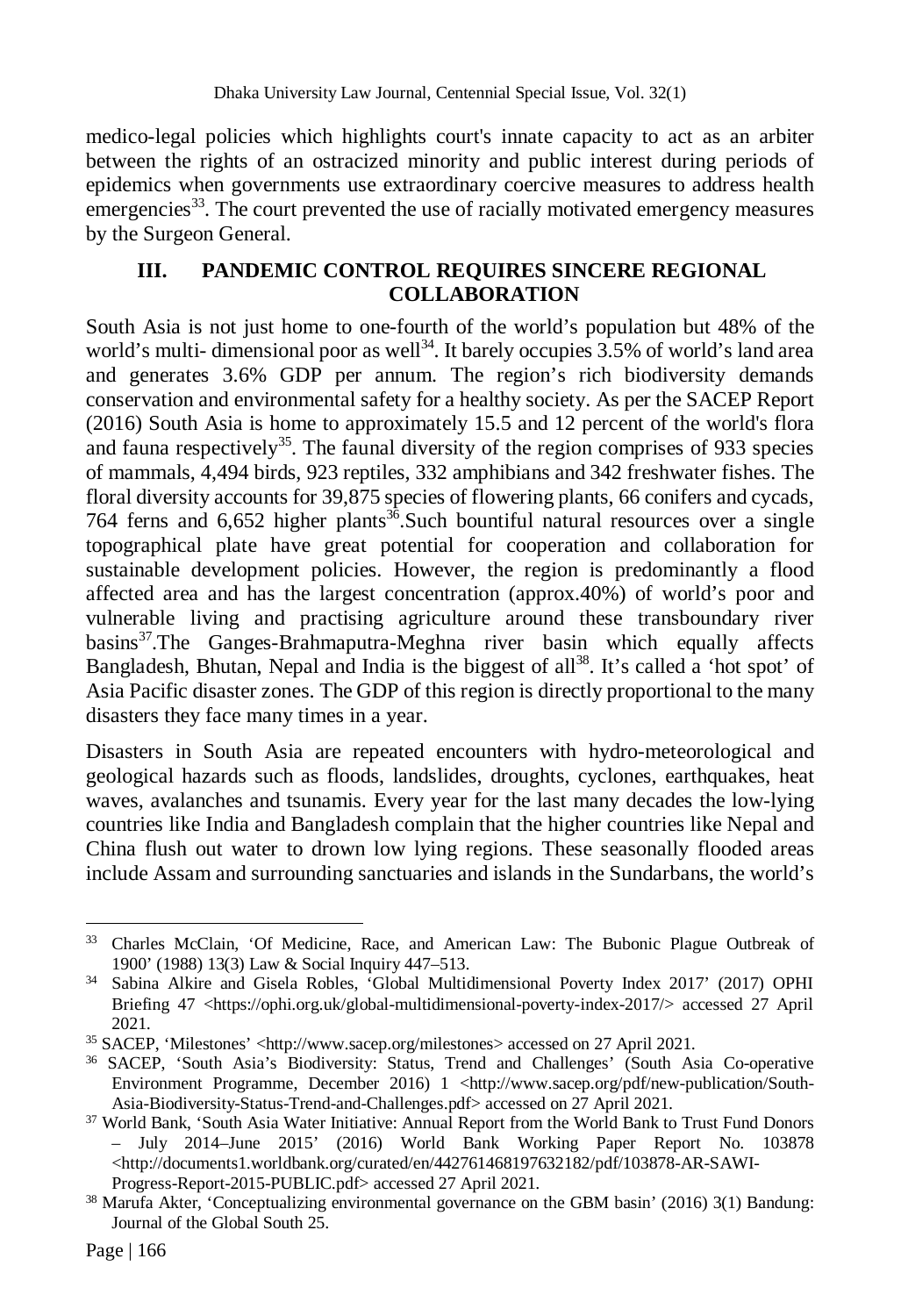largest mangrove forest straddling Bangladesh and India. The flooding of Kurigram in Bangladesh and Supaul in Bihar are classic examples of the need for collaborative law framework for addressing disasters in South Asia. Within the region Koshi flooding in South Asia (2008), Kashmir earthquake (2005), Indian Ocean Tsunami (2004), and recurrent tropical cyclones in Bangladesh and India. The tropical storm Aila on 2009 gripped India and Bangladesh over the Sundarbans island and their frontiers were obliterated.

It was only in the 3rd SAARC Summit when a comprehensive Regional Study on the Causes and Consequences of Natural Disasters was discussed for the first time. A SAARC Meteorological Research Centre was established in Dhaka in 1995 and a SAARC Coastal Zone Management Centre was set up at Male in 2004. Later in June 2005 a Special Session of the SAARC Environment Ministers adopted the Male Declaration, which called for formulation of a Comprehensive Framework of Disaster Management in South Asia. Yet it was only in the 13th SAARC Summit at Dhaka in November 2005 which considered the issues of regional cooperation for preparedness and mitigation of national disasters and set up a SAARC Disaster Management Centre (SDMC) in New Delhi in 2006. The Scope of the centre is expanded by merging the other Regional erstwhile centres of Bangladesh, Bhutan, Maldives with SDMC.

The recent pandemic has brought out a need for a common disaster law framework for South Asia which may be challenging enough considering many unresolved border issues amongst them. Climate change and global warming is leading to a steady sea level rise which is marooning many land areas and also eroding many islands. Consistent changes in ambient temperature and rainfall patterns combined with increase in cyclonic activity has affected all countries of the region equally. The coming of the pandemic pulls in stronger and more urgent reasons to explore and strengthen a common disaster law framework to encourage smooth collaboration for disaster mitigation and prevention.

Regional cooperation was initially spearheaded by the South Asian Association for Regional Cooperation (SAARC) which was formed in 1985 at Dhaka, Bangladesh, with the main objective; *'to promote welfare of people of South Asia, accelerate economic growth and increase collaboration and mutual assistance in economic, social, culture, technology and scientific fields'<sup>39</sup> .*There was no mention of either environmental protection or of disaster management but these requirements got added up as realization dawned that development and economic progress has close interdependence like Siamese twins with the former.The pandemic has strengthened a logic for environmental action alongside disaster response for each member state.

In this context it would be important to focus on Multiple Mortality Risk Index (MMRI) besides the co-morbidity concerns which caused more deaths due to corona virus infection. This multi-dimensional and a more holistic index makes a justifiable assessment of vulnerability in South Asian countries. UNESCO describes Mortality

 $\overline{a}$ 

<sup>&</sup>lt;sup>39</sup> SAARC Charter, Objectives Art.1 <https://www.saarc-sec.org/index.php/about-saarc/saarc-charter> accessed on 02 April 2021.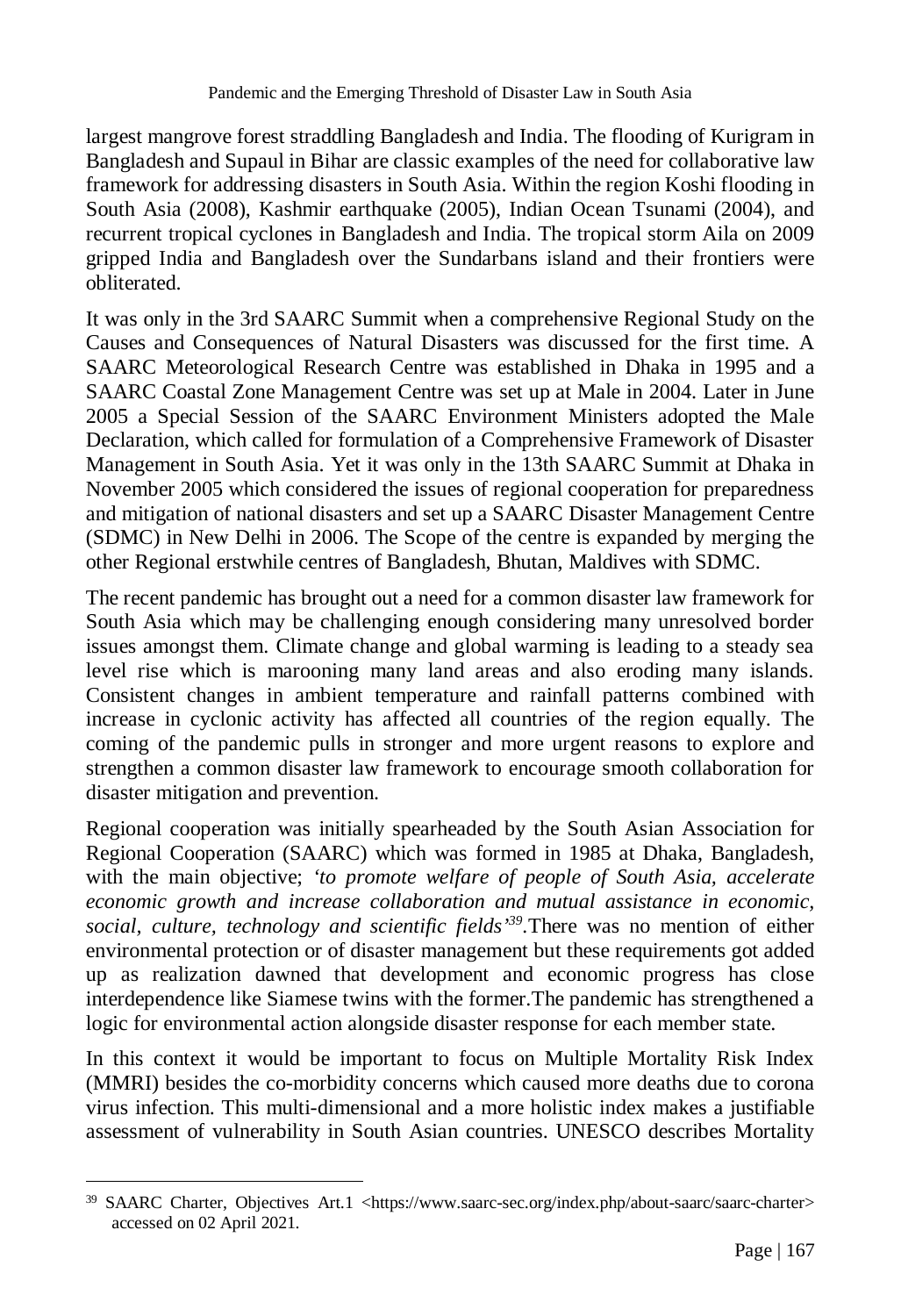Risk Index (MRI) as, 'a Category of disaster risk based on both expected average killed per year and expected average killed per million people per year'. A UNESCO report further clarifies that this indicator considers hazard (intensity, frequency), population exposure and vulnerability for identifying vulnerability based upon  $MMRI^{40}$ . MRI is a revised version of Disaster Risk Index (DRI) which is traditionally used to assess a country's vulnerability to disasters. Lately due to awakened sensitivity towards achievement of the Millennium Development Goals (MDGs, 2000-2015) and now the Sustainable Development Goals (SDGs, 2015-2030) other factors such as governance, nature of developmental policies, political instability and border management are added to mortality risk for the assessment of vulnerability. This is referred to as MMRI and is increasingly being used in contemporary studies on disasters. In one such study<sup>41</sup> it was found that even though India had almost a six times higher rate of disasters as compared to Bangladesh and Pakistan nevertheless Bangladesh tops the list on the MMRI assessment. The three countries India, Bangladesh and Pakistan have highest MMRI as compared to others in the region and have urgent reasons to cooperate in disaster management.

This realization about vulnerability connect with the GDP led to a SAARC Joint Communique of 12 Jan 2010 which emphasized, 'work together in making SAARC a purposeful organization'. Since then, many efforts at more substantive collaborations have taken place within and outside the SAARC framework. In 2002, Bangladesh, Bhutan, India, Maldives, Myanmar, Nepal, and Sri Lanka formed South Asia Subregional Economic Cooperation program (SASEC) to promote regional prosperity, economic opportunities and boost intra-regional trade and cooperation in South Asia. Further, South Asian Free Trade Agreement (SAFTA, 2006) which appears to be by far the greatest achiever for collaboration in the region as it has been able to reduce customs duties on all traded goods from 20% to zero by 2012. Latest (Oct.2020) Hindu Kush Agreement effort of eight countries (Afghanistan, Myanmar, Pakistan, India, China, Nepal, Bhutan, Bangladesh) of the Hindu Kush Himalaya (HKH) region, is to control disasters over one of the world's greatest mountain systems. Efforts such as these also empower the implementation of many other disaster management efforts in the region. Most of these countries are also signatories of the Sendai Framework for Disaster Risk Reduction 2015-2030 which outlines four priorities for action to prevent disasters, i.e.;

- (i) Understanding disaster risk
- (ii) Strengthening disaster risk governance to manage disaster risk
- (iii) Investing in disaster reduction for resilience and

<sup>40</sup> <sup>40</sup> World Water Assessment Programme, 2006, UN World Water Development Report 2: Water: A Shared Responsibility; Paris, UNESCO and New York, Berghahn Books, p. 352 available at http://www.unesco.org/new/fileadmin/MULTIMEDIA/HQ/SC/pdf/wwap\_WWDR2\_Box\_10.4.pdf accessed on March 8, 2021.

<sup>41</sup> SK Kafle, 'Disaster Risk Management Systems in South Asia: Natural Hazards, Vulnerability, Disaster Risk and Legislative and Institutional Frameworks' (2017) 7(3) Journal of Geography and Natural Disasters 5.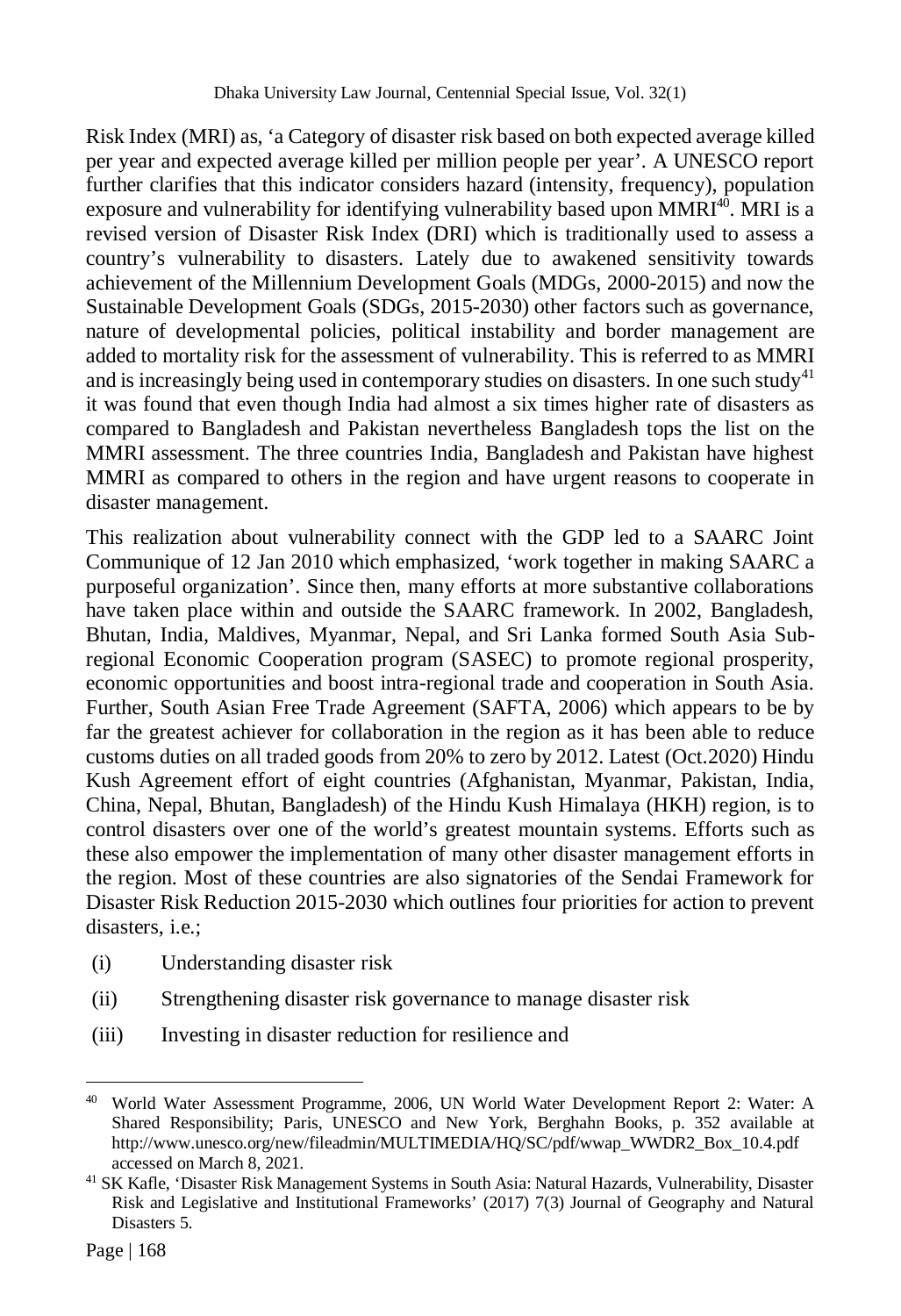(iv) Enhancing disaster preparedness for effective response, and to "Build Back Better" in recovery, rehabilitation and reconstruction.

Much depends upon the ability and initiatives of the SAARC Disaster Management Centre to help incorporate the above priorities in the disaster management frameworks of SAARC member countries. In 2011, SAARC countries signed one of the most appropriate and focused agreement on improving disaster management in the region. It was titled, 'SAARC Agreement on Rapid Response to Natural Disasters' (SAARND). Its purpose was to professionalize disaster management system and strengthen emergency response system in the region, provide timely relief and humanitarian assistance in emergencies arising out of natural disasters and about institutionalizing disaster response in the region. An important point highlighted in this agreement made it incumbent upon member states to '*take legislative, administrative and other measures as necessary to implement their obligations under this agreement within the framework of the legal system prevailing in the respective member states.*' Ironically, even though it succeeded in at least one initiative of creating a Food Bank for help during disasters and collected 4,86000 million tonnes of grains, the effort stagnated and disappeared soon. One is hopeful that with the recent revival of the Bay of the Bengal Multi-Sectoral Technical and Economic Cooperation (BIMSTEC) in which Bangladesh, India and Sri Lanka join hands with the two countries of South-East Asia (Myanmar and Thailand) may generate a more progressive and versatile groundwork for knowledge sharing and cooperation in the region.

#### **IV. CONCLUSION**

The paper refers to many new challenges which are being faced by countries across the world and specifically those of South Asia. Due to clarity of analysis India's handling of the pandemic through its legal and executive framework has been undertaken as a case study with lessons for the countries in the region. The pandemic management raises many concerns of law and governance besides exposing a mismatch which exists between the disaster management acts of most countries and the rapidly changing requirements of pandemic management. The law is not adequately prepared to encounter an epidemic and it appears that to enforce disaster management laws governments have been exploring stringent outdated laws such as India's implementation of the Epidemic Disease Act 1897. Experts who have analysed epidemic control measures of governments since the 1900 bubonic plague have suggested against their usage or it would prove counterproductive in preventing the disease. In the end the paper suggests an effective regional collaboration for sharing information, medical support and scientific research to address biological disasters. This can be done by strengthening the SAARC and also to implement SAARND Agreement.

#### **References**

Bhalla, Abhishek, "Tablighi Jamaat coronavirus patient's Shaheen Bagh visit under scanner as contact tracing gets underway", India Today, April 2, 2020, 21:28 https://www.indiatoday.in/india/story/tablighi-jamat-coroanvirus-patient-s-shaheen-bagh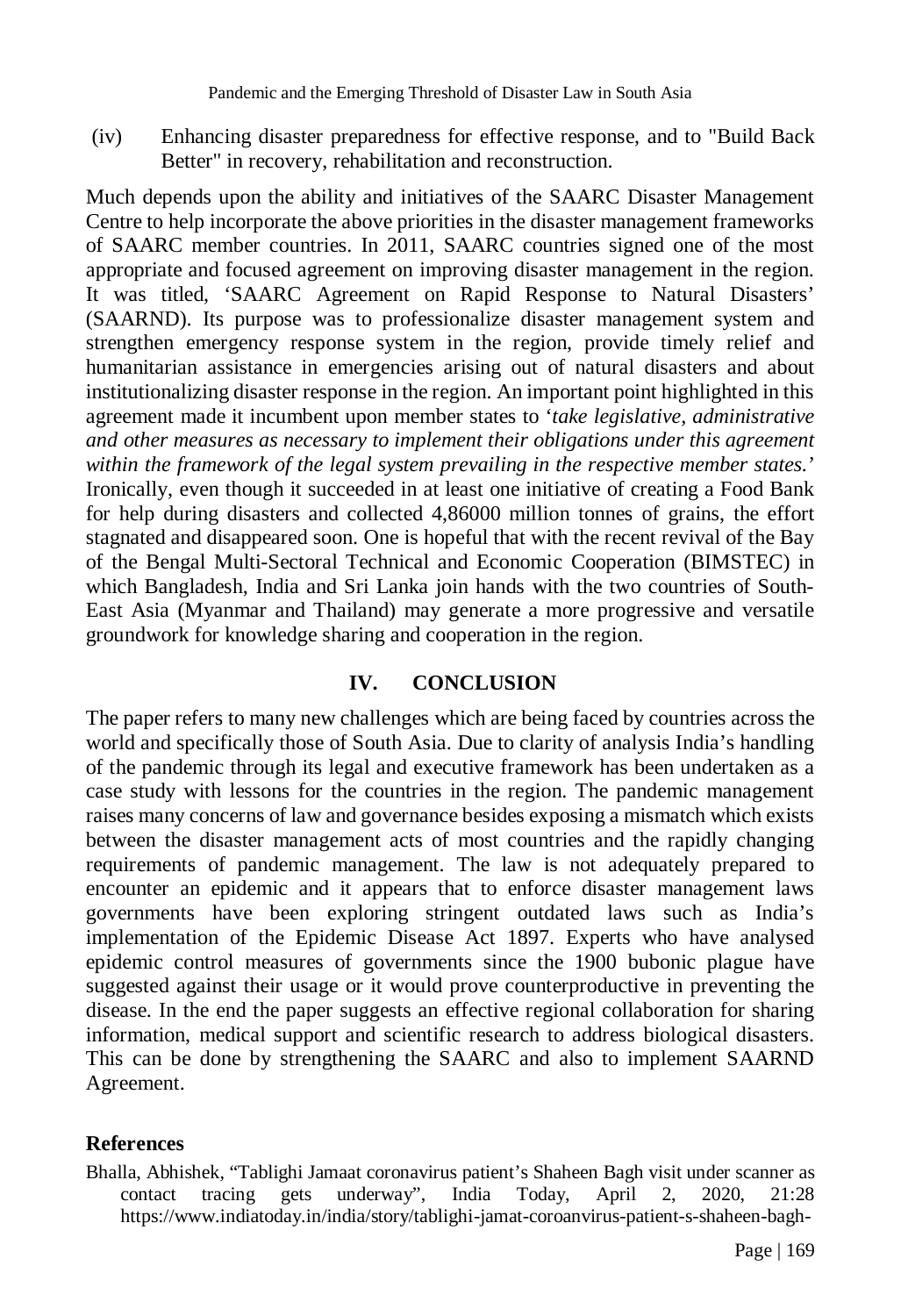Dhaka University Law Journal, Centennial Special Issue, Vol. 32(1)

visit-under-scanner-as-contact-tracing-gets-underway-1662509-2020-04-02 accessed on Jan. 3, 2021.

- Singh, Amita., "Covid-19 Pandemic and the Future of SDGs", in V.K. Malhotra, R.L.S.Fernando, N.P.Haran (eds), Disaster Management for 2030 Agenda of the SDG. Disaster Research and Management Series on the Global South. Singapore, Palgrave Macmillan, 2020
- Manoj, C.K. "No distancing, masks at Bihar poll rallies: Experts warn of spike in COVID-19 cases Health experts warn of rallies turning into 'super-spreader' events", Down to Earth, October 19, 2020 <https://www.downtoearth.org.in/news/health/no-distancing-masks-atbihar-poll-rallies-experts-warn-of-spike-in-covid-19-cases-73854> accessed on Jan.3,2021.
- Sharma, Yogima Seth, "Unemployment Rate in India at 24% for Week ended May 17: CMIE" The Economic Times, May 17, 2020 https://economictimes.indiatimes.com/news/economy/indicators/unemployment-rate-inindia-at-24-for-the-week-ended-may-17-

cmie/articleshow/75821968.cms?utm\_source=contentofinterest&utm\_medium=text&utm \_campaign=cppst, accessed on Oct.3, 2020

- Baptista, Eduardo., Lew, Linda., McCarthy, Simone ., Langan, Peter ., "Labs where monsters live", South China Morning Post, Sept.12,2020, https://multimedia.scmp.com/infographics/ news/world/article/3101114/biosafetylaboratories/index.html, accessed on Jan,8, 2020
- Varennes, Fernand de., "Covid-19 stoking xenophobia, hate and exclusion, minority rights expert warns", UN News, https://news.un.org/en/story/2020/03/1060602, accessed on Jan. 4, 2021.
- Government of India, "Report of the High Power Committee on Disaster Management (HPCDM) Sub-Group V on Biological Disasters" , NDMA, Ministry of Home Affairs, India,1999
- Sudworth, John., "Covid: Wuhan scientist would 'welcome' visit probing lab leak theory", BBC News, Yunnan, December 21 2020, https://www.bbc.com/news/world-asia-china-55364445, accessed Jan 4, 2020
- Wesley, Joseph., "How COVID-19 is exposing children to traffickers", Down to Earth, December 4, 2020. https://www.downtoearth.org.in/blog/governance/how-covid-19-isexposing-children-to-traffickers-74525, accessed Jan 3, 2021.
- Gostin, L.O., Hodge, J.G., "US Emergency Legal Responses to Novel Coronavirus: Balancing Public Health and Civil Liberties". JAMA - Journal of the American Medical Association, Vol. 323, No. 12. 2020, pp. 1131-1132.
- Mackenzie, Debora, "We were warned -so why couldn't we prevent the coronavirus outbreak?, Health Analysis", NewScientist March,4, 2020, https://www.newscientist.com/article/mg24532724-700-we-were-warned-so-whycouldnt-we-prevent-the-coronavirus-outbreak/#ixzz6Nr2B2yof, accessed on Jan 9, 2021.
- Evans, Malcolm., "UN Subcommittee on Prevention of Torture, (SPT)", April 7, 2020, https://www.coe.int/en/web/portal/-/international-day-in-support-of-victims-of-torturedetainees-need-protection-from-covid-19, accessed on Jan 2, 2021.
- Poptsova, Maria., "Market Analysis- Clinical Microbiology 2020, Global Market Insights", Archives of Clinical Microbiology, https://www.acmicrob.com/microbiology/marketanalysis-clinical-microbiology-2020.php?aid=25052, accessed Jan 10, 2021.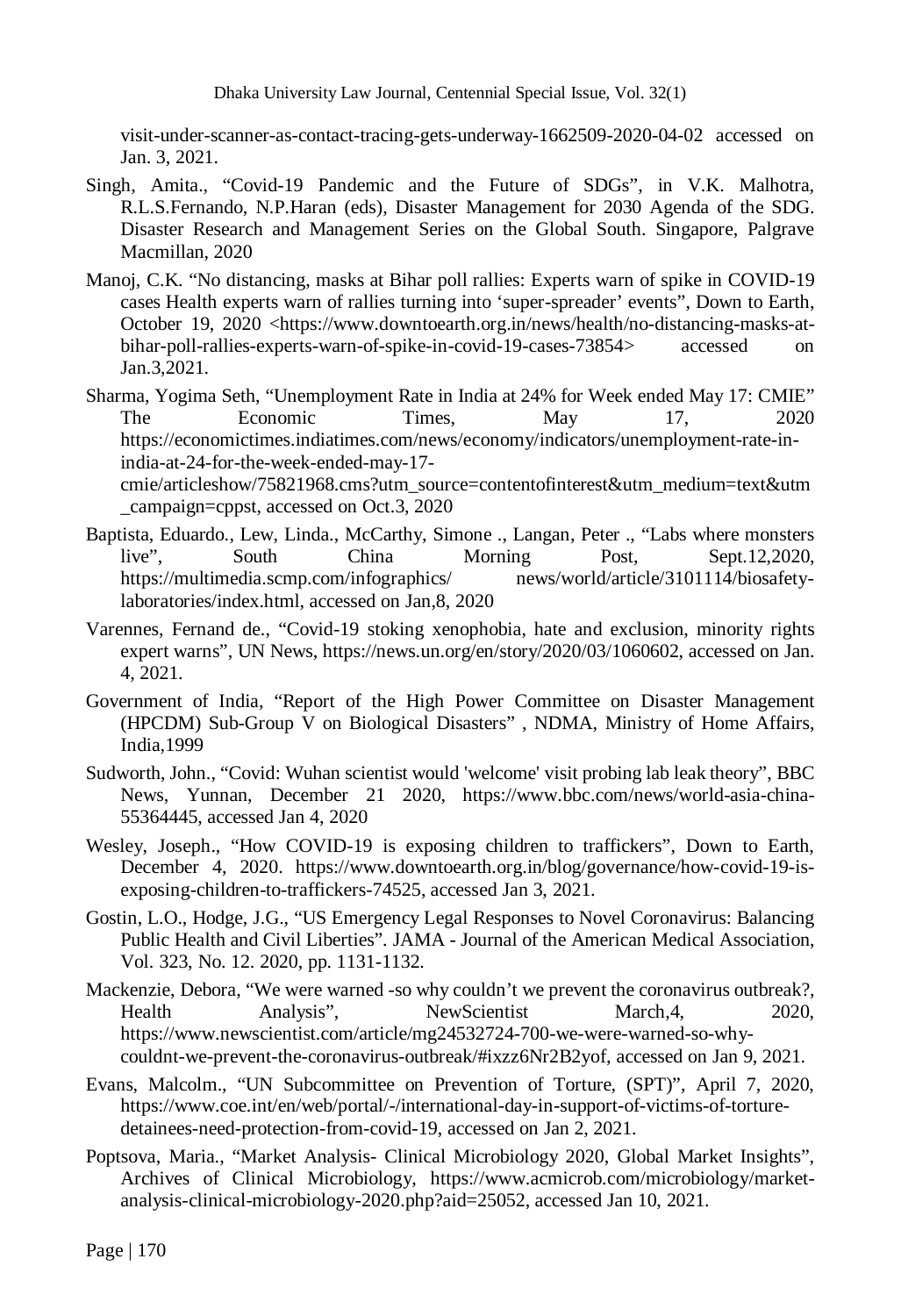- Akter, Marufa ., "Conceptualizing environmental governance on the GBM basin", Journal of the Global South, vol. 3, No. 1, December 2016. https://link.springer.com/article/10.1186/s40728-015-0025-7, accessed on Jan. 6,2021
- Kavanagh, Mathew M., "Transparency and Testing Work Better Than Coercion in Coronavirus Battle", Foreign Policy, March 16, 2020, https://foreignpolicy.com/2020/03/16/coronavirus-what-works-transparency-testingcoercion/, accessed Jan 6, 2021.
- McClain, Charles., "Of Medicine, Race, and American Law: The Bubonic Plague Outbreak of 1900." Law & Social Inquiry, vol. 13, no. 3, 1988, pp. 447–513. www.jstor.org/stable/828412. Accessed Jan.16, 2021
- Rull, Monica., Kickbusch, Ilona ., Lauer, Helen., "Policy Debate on International Responses to Global Epidemics: Ebola and Beyond", International Development Policy , December 3, 2015, http://journals.openedition.org/poldev/2178 ,10 May 29, 2020.
- Rull, Monica., "The Ebola Wake-up call:The System's failings in Responding to Outbreaks' International Development Policy , December 3, 2015, http://journals.openedition.org/poldev/2178 , May 29, 2020.
- National Disaster Management Division, "Disaster Management in India" Ministry of Home Affairs, Government of India, June 28, 2004
- Alkire, Sabina., Robles,Gisela., "Global Multidiemsional Poverty Index 2017", Oxford Poverty and Human Development Initiative, 2017 , https://ophi.org.uk/global-multidimensionalpoverty-index-2017/ accessed on Jan 7, 2021.
- Zweifel, Peter., Breyer, Friedrich., Kifmann, Mathias., Health Economics,2nd Edition, (original edition OUP 1997), Springer, London, 2009.
- Kotecha, Ronak., "Coronavirus Outbreak: India stares at strained ties with UAE as Abu Dhabi seeks to review labour relations with countries reluctant to take back expats", First Post, April 14, 2020, https://www.firstpost.com/india/coronavirus-outbreak-india-stares-atstrained-ties-with-uae-as-abu-dhabi-seeks-to-review-labour-relations-with-countriesreluctant-to-take-back-expats-8257541.html , accessed on Jan 3, 2021.
- South Asia Co-operative Environment Programme, "South Asia's Biodiversity: Status, Trend and Challenges", SACEP, December 2016, http://www.sacep.org/pdf/newpublication/South-Asia-Biodiversity-Status-Trend-and-Challenges.pdf accessed on Jan 5, 2021.
- Kafle, S.K., "Disaster Risk Management Systems in South Asia: Natural Hazards, Vulnerability, Disaster Risk and Legislative and Institutional Frameworks". J Geogr Nat Disast 7: 207.2017,p.5
- Sunil, Rahar., "Report, Covid norms go for a toss during political gatherings in Baroda", Hindustan Times, Oct.25,2020, https://www.hindustantimes.com/cities/covid-norms-gofor-a-toss-during-political-gatherings-in-baroda/story-

TwqApRpKH7N5lrWf4yHubK.html, accessed on jan.3, 2021.

- 'Indian expats in UAE frustrated over government's repatriation plans', The Deccan Chronicle, May 7, 2020, https://www.deccanchronicle.com/world/middle-east/070520/indian-expatsin-uae-frustrated-over-governments-repatriation-plans.html, accessed on Jan. 2. 2021.
- National Disaster Management Authority, "The Disaster Management Act 2005", Legislative Department, Government of India, http://legislative.gov.in/sites/default/files/A2005- 53.pdf, accessed on Jan 6, 2021
- Bhardwaj, Yogesh & Sharma, Saurabh., "In Vrindavan, A Home for Widows Prepares To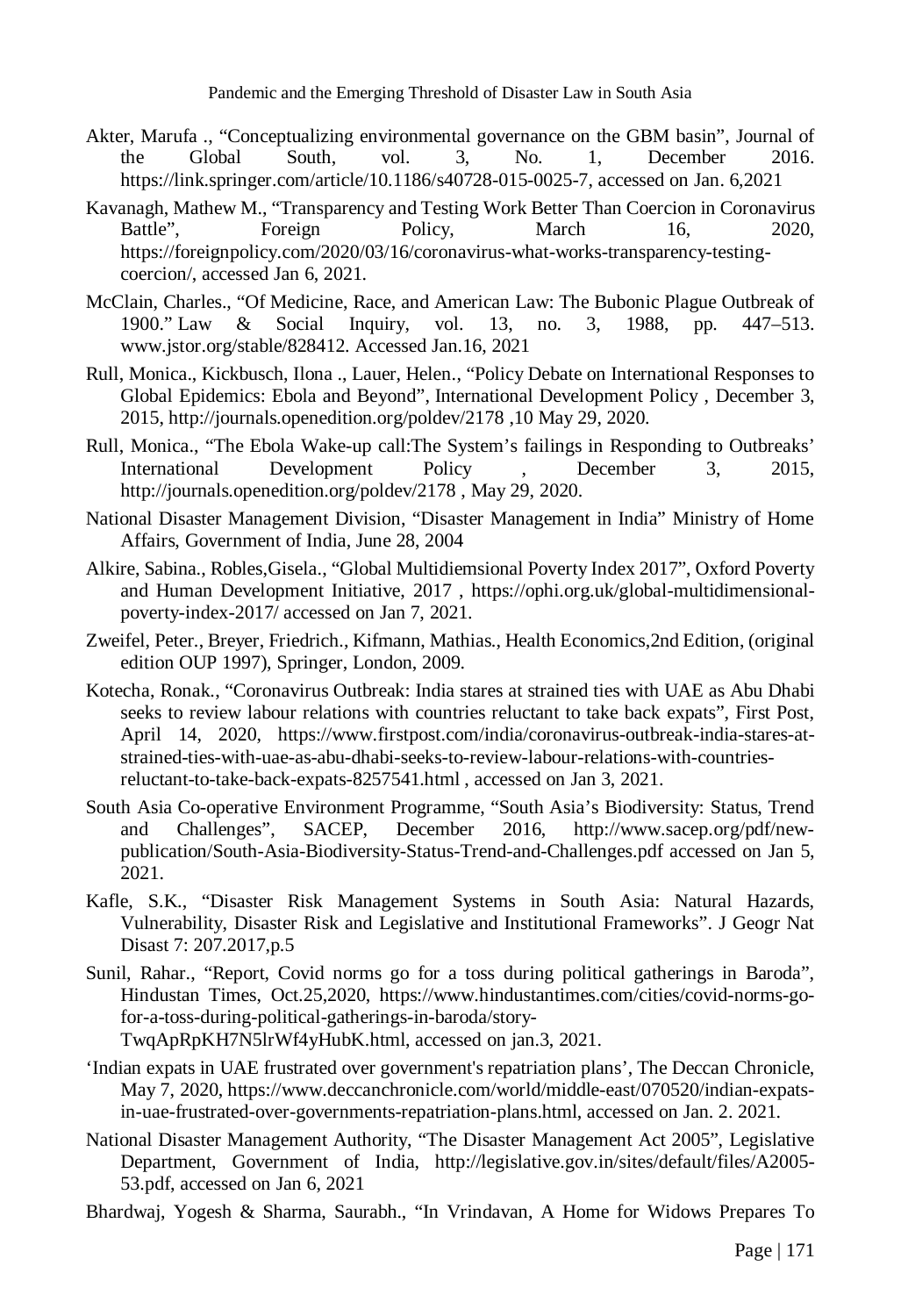Protect Its Elderly From COVID-19" Health-Check in," https://www.health-check.in/invrindavan-a-home-for-widows-prepares-to-protect-its-elderly-from-covid-19/4, April, 2020, accessed on 4 April, 2021.

- Raman, Mini & Talukdar, Angelina., "No Entitlement For claiming Force Majeure Relief during Covid-19", Lexorbis ,https://www.lexorbis.com/no-entitlement-for-claiming-forcemajeure-relief-during-covid-19/) July 31,2020, accessed on Jan 10,2021.
- Maron, Dina Fine, "Wet markets" https://www.nationalgeographic.com/ animals/2020/04/coronavirus-linked-to-chinese-wet-markets/ accessed on Jan 6, 12021.
- The Epidemic Disease Act (EDA), 1897. https://www.indiacode.nic.in/bitstream/ 123456789/2326/1/ A1897\_03.pdf, accessed on Sept.30, 2020.
- The ILO Report "The International Labour Standards (ILS) and Covid-19", International Labour Organization,https://www.ilo.org/wcmsp5/groups/public/---ed\_norm/--normes/documents/genericdocument/wcms 739937.pdf, accessed on Jan 6, 2021.
- UN Women, Press release, "UN Women raises awareness of the shadow pandemic of violence against women during COVID-19", UN Women, available at https://www.unwomen.org/en/news/stories/ 2020/5/press-release-the-shadow-pandemicof-violence-against-women-during-covid-19, May 27, 2020.
- UNESCO, "Mortality Risk Index", http://www.unesco.org/new/fileadmin/ MULTIMEDIA/HQ/ SC/temp/wwap\_pdf/Mortality\_Risk\_Index.pdf, accessed on Jan 6, 2021.
- World Bank, "South Asia Water Initiative" Annual Report from the World Bank to Trust Fund Donors,July 2014 to June 2015, Washington, D.C., 2015 , https://www.worldbank.org/en/ programs/sawi . accessed Jan 3, 2021.
- World Bank, "Global Economic Prospects 2020", World Bank Group, Washington DC, June 8, 2020, available at https://www.worldbank.org/en/news/press-release/2020/06/08/covid-19-to-plunge-global-economy-into-worst-recession-since-world-war-ii accessed on Jan 3, 2021
- WHO, 'mythbusters' available at https://www.who.int/emergencies/diseases/novelcoronavirus-2019/advice-for-public.accessed on April 1,2021.
- Parmet, W.E., "Quarantining the law of quarantine: why quarantine law does not reflect contemporary constitutional law". Wake Forest J Law Policy, Vol.9, 2018, pp. 1-33.